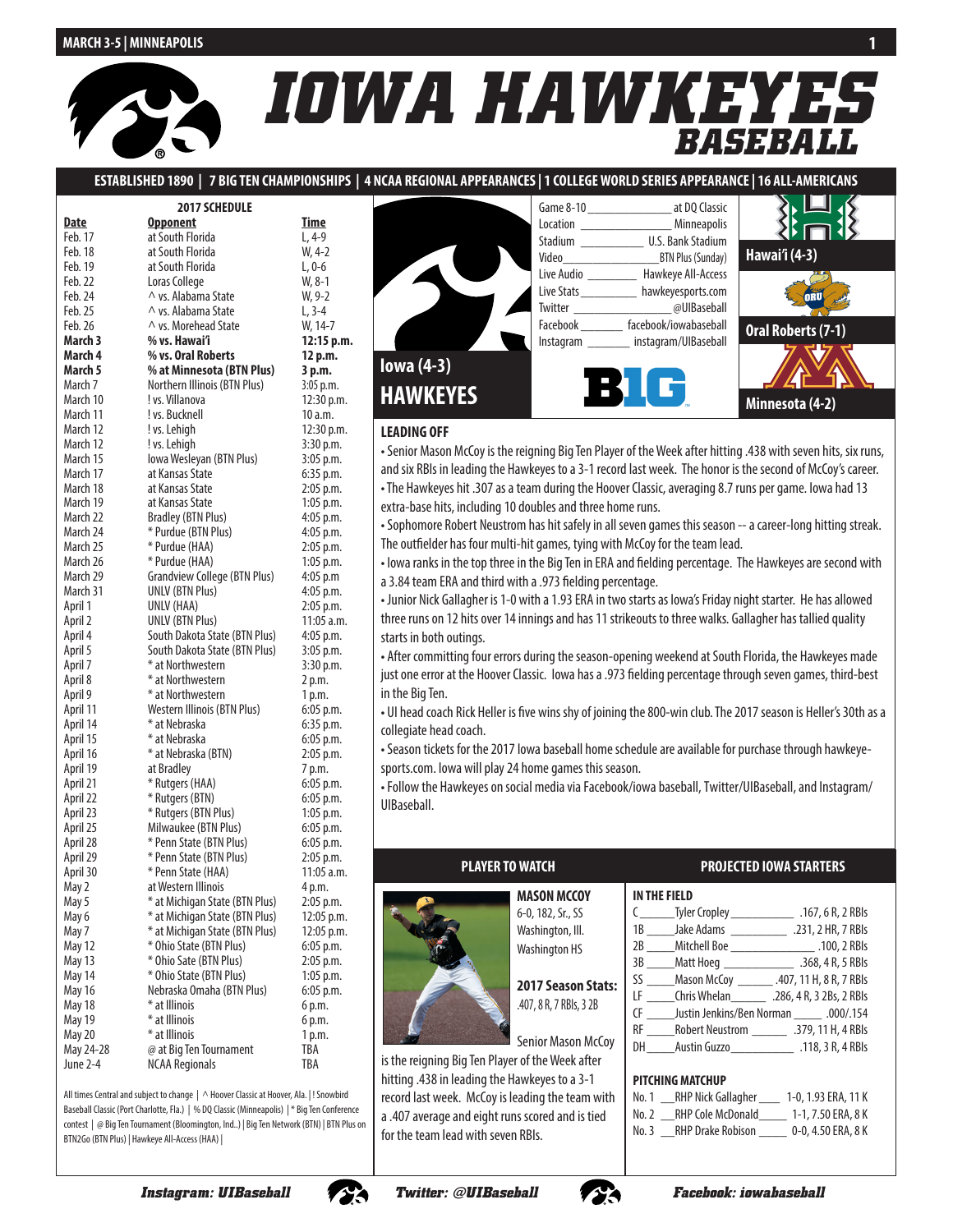

Iowa native Rick Heller is entering his fourth season as head coach of the University of Iowa baseball program. Heller was tabbed as the 20th head coach in program history on July 12, 2013.

Heller, an Eldon, Iowa, native, has been head coach at four institutions -- Iowa (2014-present), Indiana State (2009-13), Northern Iowa (1999-2009), and Upper Iowa (1987-99) -- leading all four schools to NCAA postseason play. He is one of nine coaches all-time and one of five active coaches to lead three different Division I programs to NCAA Regional play.

In 2015, Heller guided the Hawkeyes to an at-large berth into NCAA Regional play and posted the school's first NCAA Tournament win since 1972. He led Indiana State to its first outright Missouri Valley Conference title in 2012, and Northern Iowa to the MVC title and into the NCAA Tournament in 2001, the first and only regional appearance for the Panthers as a Division I program.

Heller has rejuvenated the Iowa program in just three seasons, going 101-67, making him the winningest coach in his first three seasons in school history. He is the first Iowa coach to lead the program to the postseason in three consecutive years, he has coached at least one first-team All-Big Ten selection each season, and has 11 Major League Baseball Draft picks in three seasons -- the most in a three-year stretch since 1991-93.

The success has translated on the recruiting trail, where Heller has turned the Hawkeyes into a major player on the national recruiting scene. Iowa had the top-rated class in the Big Ten -- and 18th-best nationally -- in 2015, and the 2016 class was ranked third in the league.

In 29 seasons as a head coach, Heller owns a career record of 795- 635-4. He is one of two Iowa head coaches to lead the program to the NCAA Tournament.

#### **HELLER YEAR-BY-YEAR**

| Year | School          | Record        | Pct. | 2003   | No. Iowa   | $27 - 28$ | .491 |
|------|-----------------|---------------|------|--------|------------|-----------|------|
| 1988 | <b>Upper IA</b> | $7 - 30$      | .189 | 2004   | No. Iowa   | $25 - 31$ | .446 |
| 1989 | <b>Upper IA</b> | $10 - 23$     | .303 | 2005   | No. Iowa   | $26 - 28$ | .481 |
| 1990 | <b>Upper IA</b> | $19 - 17$     | .527 | 2006   | No. Iowa   | $28 - 27$ | .509 |
| 1991 | <b>Upper IA</b> | $22 - 13$     | .629 | 2007   | No. Iowa   | $23 - 28$ | .450 |
| 1992 | <b>Upper IA</b> | $23 - 16$     | .590 | 2008   | No. Iowa   | $30 - 24$ | .556 |
| 1993 | <b>Upper IA</b> | $21 - 15 - 1$ | .581 | 2009   | No. Iowa   | $23 - 26$ | .469 |
| 1994 | Upper IA        | $21 - 18 - 1$ | .538 | 2010   | Ind. State | $35 - 19$ | .648 |
| 1995 | <b>Upper IA</b> | $31 - 13$     | .705 | 2011   | Ind. State | $29 - 28$ | .509 |
| 1996 | <b>Upper IA</b> | $37 - 14$     | .725 | 2012   | Ind. State | $41 - 19$ | .683 |
| 1997 | Upper IA        | $30 - 14$     | .682 | 2013   | Ind. State | $26 - 25$ | .510 |
| 1998 | Upper IA        | $38 - 8$      | .826 | 2014   | lowa       | $30 - 23$ | .566 |
| 1999 | Upper IA        | $30 - 15 - 1$ | .663 | 2015   | lowa       | $41 - 18$ | .695 |
| 2000 | No. Iowa        | $23 - 33$     | .411 | 2016   | lowa       | $27 - 25$ | .519 |
| 2001 | No. Iowa        | $35 - 28$     | .556 | 2017   | lowa       | $4 - 3$   | .571 |
| 2002 | No. Iowa        | $30 - 25 - 1$ | .545 | Totals | 795-635-4  |           |      |

#### **THIS WEEK**

The University of Iowa baseball team heads north to Minneapolis to compete in the DQ Classic from March 3-5. The Hawkeyes open play Friday at 12:15 p.m. (CT) against Hawai'i, face Oral Roberts at noon Saturday, and square off against Minnesota in a nonconference contest at 3 p.m. Sunday. All three games will be played at the state-of-the-art U.S. Bank Stadium in downtown Minneapolis, the new home of the Minnesota Vikings.

#### **GAME COVERAGE**

• Iowa's live audio stream of the three games will be available on Hawkeye All-Access with Zach Mackey on the call. Steve Duncan will serve as the color analyst.

• All games will be carried on select stations around the state via the Hawkeye Radio Network. All three games this weekend will be on WDBQ in Dubuque; Saturday's game will also be on KKFD in Fairfield.

• Sunday's game against Minnesota will be streamed live on BTN Plus on BTN2Go.

• Live statistics will be available at www.hawkeyesports.com and fans can follow the action via Twitter/UIBaseball.

#### **IOWA TIDBITS**

• The Hawkeyes are tied for third in the Big Ten with six home runs in seven games. Junior Jake Adams is tied for fourth in the league with two home runs.

• Iowa scored a season-high 14 runs in a 14-7 victory over Morehead State on Feb. 26; the Hawkeyes had a season-best 15 hits in a 9-2 win over Alabama State on Feb. 24.

• The Hawkeyes rank in the top 20 in the nation in double plays. Iowa has turned nine double plays in seven games to rank 17th nationally.

• After scoring eight runs in its season-opening series at South Florida, the Hawkeyes averaged 8.5 runs per game over the next four contests. • The Hawkeyes had 13 extra-base hits (10 doubles, three home runs) during the Hoover Classic.

• Sophomore Robert Neustrom is a preseason All-Big Ten selection by Perfect Game. The outfielder is the Hawkeyes' top returning hitter, batting .307 as a true freshman.

• The Hawkeyes are picked to finish in a tie for sixth place in the Big Ten in a vote of the league's 11 head coaches. Iowa is also tabbed to finish eighth in the conference by Perfect Game and ninth by D1Baseball.com.

### **HAWAI'I NOTABLES**

• The Warriors have won two straight games, improving their record to 3-4 overall. Hawai'i faces Minnesota on March 2 before opening play in the DQ Classic.

**2**

• Hawai'i took one game from No. 6 NC State during the opening series of the regular season. The Warriors won game two, 8-3.

• The Warriors are hitting .202 as a team and average 2.4 runs per game. Josh Rojas leads the team with six hits and a .250 average.

• Hawaii has been strong on the mound, posting a 2.69 team ERA. The Warriors have 43 strikeouts over 67 innings and are limiting opposing hitters to .219.

• The Warriors will start senior RHP Brendan Hornung, who is 0-1 with a 1.20 ERA. He has allowed two runs on 12 hits with 15 strikeouts to two walks.

#### **ORAL ROBERTS NOTABLES**

• The Golden Eagles bring a 7-1 record into the DQ Classic with their only loss coming Feb. 21 against Missouri State. Oral Roberts has a home series sweep over UALR and road series sweep at Alabama this season . On Tuesday, ORU beat Kansas, 12-1, for its fourth straight victory. • Oral Roberts is hitting .288 as a team with three regulars hitting above .300. Noah Cummings has

a .469 average with 15 hits, four home runs, 13 RBIs, and seven runs.

• The Golden Eagles' pitching staff has a 3.32 team ERA with 67 strikeouts over 76 innings. Sophomore RHP Josh McMinn (1-0, 1.50 ERA) will start against Iowa. He has allowed two runs on 12 hits over 12 innings, fanning nine without issuing a walk.

#### **MINNESOTA NOTABLES**

• The Gophers are 4-2 with a Thursday night game scheduled against Hawai'i before the weekend's DQ Classic. Minnesota opened the season with an impressive road split at UC Irvine.

• Minnesota is hitting .339 as a team with five regulars hitting over .300. Luke Pettersen has 14 hits in 21 at-bats for a .667 average to go along with six RBIs. Three Gophers have six or more RBIs. • The Gophers' pitching staff has a 5.26 team ERA, allowing 32 runs (31 earned) over 53 innings. Minnesota had 43 strikeouts to 35 walks in six games.

• Senior RHP Toby Anderson will start for Minnesota. He is 0-1 with a 12.86 ERA this season. • Minnesota leads the Big Ten in fielding percentage, making just two errors in six games, for a .991 clip. The Gophers are second with the .339 team average and rank in the top five in the league in slugging and on-base percentage, runs, hits, and RBIs.



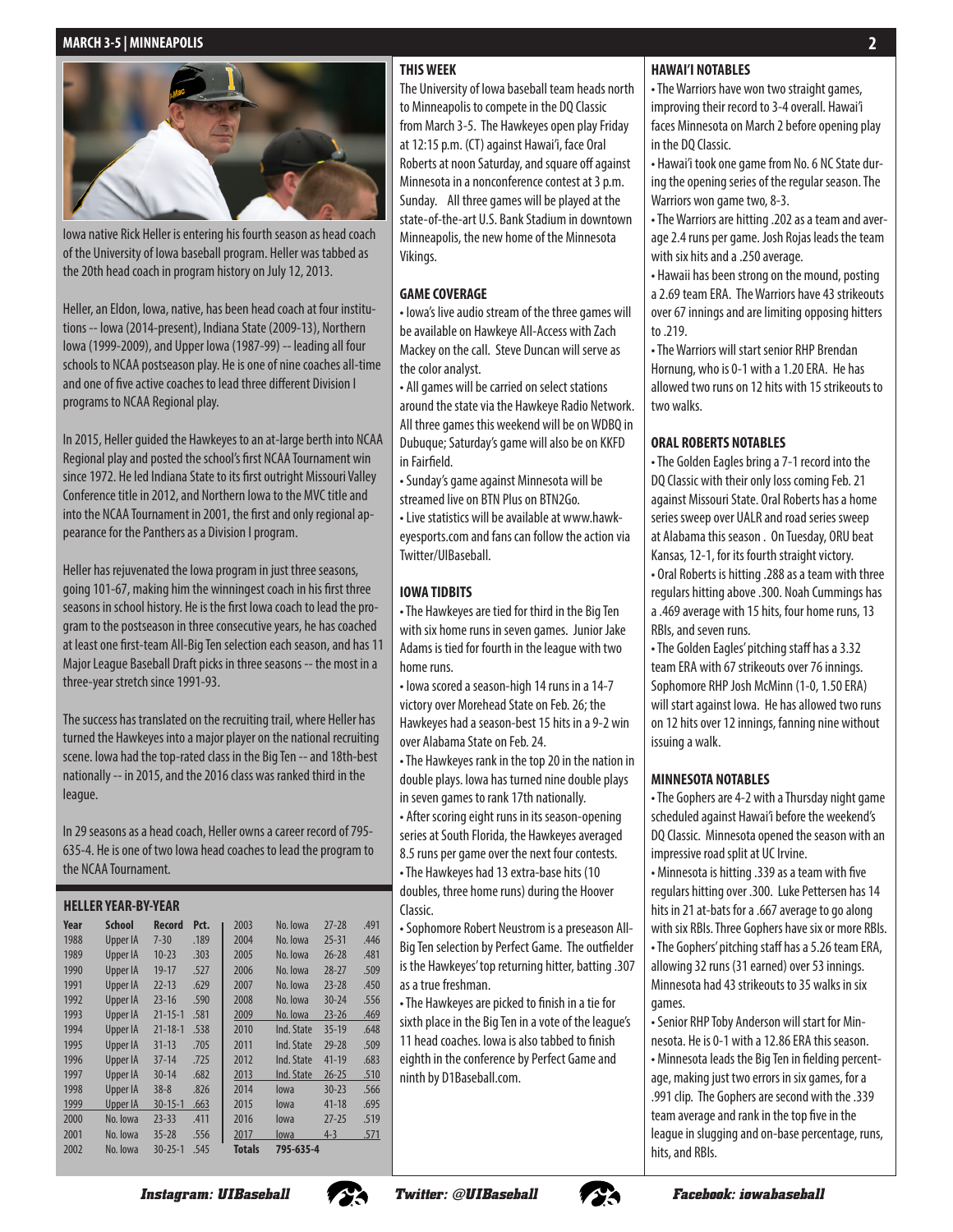#### **SERIES RECORD**

• Iowa is 1-1 all-time against Hawai'i. The two teams last met in 1983 during the Rainbow East Tournament.

• The meeting against Oral Roberts will be the first in the all-time series.

• Minnesota leads Iowa, 180-117, in the all-time series. The two teams split four meetings in 2016; the Gophers won two of three games during the regular season before Iowa claimed a 8-2 victory in the opening game of the Big Ten Tournament.

#### **MCCOY EARNS B1G HONOR**

Senior Mason McCoy earned Big Ten Player of the Week honors on Feb. 27 after hitting .438 with seven hits, six runs, and six RBIs in leading Iowa to a 3-1 record. The honor is the second of McCoy's career.

#### **APPROACHING 800 IN YEAR 30**

UI head coach Rick Heller is in his 30th season as a college head coach and he needs just five victories to join the 800-win club. Heller is the winningest coach in his first three seasons in program history.

#### **NEUSTROM'S STRONG START**

Sophomore Robert Neustrom has hit safely in all seven games to open the 2017 season. It a career-long hitting streak.

• He has four multi-hit games -- tied for the team lead -- and is hitting .379 on the year to rank second on the team. Neustrom is hitting .500 (5-of-10) with runners in scoring position.

• Neustrom hit his first home run of the season -- and second of his career -- Feb. 25 against Alabama State.

• Neustrom had 12 multi-hit games the entire 2016 season -- a season where he hit .307 as a true freshman.

#### **MCCOY'S CARRYOVER**

Senior Mason McCoy ended his junior season riding with a 13-game hitting streak and he has hits in 7-of-8 games to start the 2017 season. Over his last 20 games dating back to last season, McCoy is hitting .413 with 36 hits and 19 RBIs. He has 12 multi-hit and five multi-RBI games during the stretch.

• This season McCoy ranks in the top 10 in the Big Ten in five offensive categories. He is fifth in slugging percentage (.704), sixth in total bases (19), tied for seventh in on-base percentage (.500), runs (8), and hits (11), and eighth in batting average (.407).

#### **COLE, DRAKE: ROUND 2**

Sophomore Cole McDonald and senior Drake Robison will make their second straight weekend starts at the DQ Classic.

• McDonald allowed four runs on seven hits over four innings Feb. 25 against Alabama State in a 4-3 loss.

• Robison allowed three first-inning runs Feb. 26 against Morehead State before settling down. He allowed three runs on seven hits over four innings in a no-decision.

#### **C.J. SIDELINED**

Junior C.J. Eldred will miss his second straight start this weekend at the DQ Classic. Eldred's ulnar nerved flared up following his seasonopening start at South Florida. The right-hander is 0-0 with a 1.50 ERA this season.

#### **OFFENSIVE TIDBITS**

• Sophomore Chris Whelan moved to the leadoff position against Morehead State and produced his best game as a Hawkeye. The Illinois native finished 3-for-4 with two RBIs and a run scored and reached base four times.

• Junior Matt Hoeg has hits in 5-of-6 games this season, including four straight contests. The infielder hit .500 (5-for-10) with three doubles and four runs scored at the Hoover Classic. He had two multi-hit games during the weekend.

• Mason McCoy has three-straight two-hit games heading into the DQ Classic. The Illinois native is tied for the team lead with four multi-hit games this season.

• Sophomore Mitchell Boe is tied for the Big Ten lead with seven walks.

• Seven different Hawkeyes have had a multi-RBI game this season.

• Junior Jake Adams has reached base safely in six straight games. Adams has two multi-hit games during the stretch.

#### **BALLS & STRIKES**

• Iowa's pitching staff ranks in the top-five in the Big Ten in ERA (3.84), opposing batting average (.251), innings (61.0), strikeouts (57), and strikeouts looking (17).

• Since getting tagged with the loss at South Florida on Opening Day, sophomore Zach Daniels has tossed four shutout innings. He went a career-long three innings and picked up the win in a 14-7 victory over Morehead State. • Junior Nick Nelsen has yet to allow a hit in three appearances as a Hawkeye. He has four strikeouts over 5 1/3 innings. Nelsen threw four

perfect innings against Alabama State on Feb.

### **TEAM COMPARISON**

Below is a look at how Iowa stacks up against this week's opponent in overall statistics.

| <b>Overall Record</b><br>Home/Away/Neutral<br><b>Conference Record</b><br><b>vs. Top 25</b><br>Last 10 games | <b>IOWA</b><br>$4 - 3$<br>$1 - 0/1 - 2/2 - 1$ | UH/ORU/MINN<br>$3 - 4/7 - 1/4 - 2$<br>$-/-/-$<br>$-/-/-$<br>$1 - 2/-$<br>$-/-/-/-.$ |
|--------------------------------------------------------------------------------------------------------------|-----------------------------------------------|-------------------------------------------------------------------------------------|
| <b>Batting Avg.</b>                                                                                          | .245                                          | .202/.288/.339                                                                      |
| <b>Runs</b>                                                                                                  | 42                                            | 17/55/45                                                                            |
| <b>Hits</b>                                                                                                  | 56                                            | 44/83/74                                                                            |
| <b>2B-3B-HR</b>                                                                                              | $12 - 2 - 6$                                  | $(10-0-0)/(14-0-9)/(11-5-2)$                                                        |
| <b>RBIs</b>                                                                                                  | 39                                            | 16/53/43                                                                            |
| <b>ERA</b>                                                                                                   | 3.84                                          | 2.69/3.32/5.26                                                                      |
| <b>Innings</b>                                                                                               | 61.0                                          | 67.0/76.0/53.0                                                                      |
| <b>Hits</b>                                                                                                  | 58                                            | 56/76/49                                                                            |
| <b>Runs-Earned</b>                                                                                           | $31 - 26$                                     | 25-20/29-28/32-31                                                                   |
| BB-K                                                                                                         | $27 - 57$                                     | 19-43/28-67/35-43                                                                   |
| <b>Fielding Pct.</b>                                                                                         | .973                                          | .975/.984/.991                                                                      |
| <b>Errors</b>                                                                                                | 7                                             | 7/5/2                                                                               |
| <b>Double Plays</b>                                                                                          | 9                                             | 4/3/3                                                                               |

#### **2017 B1G STANDINGS (As of March 1)**

| Team            | B <sub>1</sub> G | Pct. | <b>Overall</b> | Pct. |  |
|-----------------|------------------|------|----------------|------|--|
| Michigan State  | $0 - 0$          | .000 | $6-1$          | .857 |  |
| Michigan        | $0 - 0$          | .000 | $6-2$          | .750 |  |
| Minnesota       | $0 - 0$          | .000 | $4-2$          | .667 |  |
| lowa            | $0 - 0$          | .000 | $4-3$          | .571 |  |
| Indiana         | $0 - 0$          | .000 | $3 - 3 - 1$    | .500 |  |
| Northwestern    | $0 - 0$          | .000 | $3-3$          | .500 |  |
| Purdue          | $0 - 0$          | .000 | $3-4$          | .429 |  |
| Ohio State      | $0 - 0$          | .000 | $3-5$          | .375 |  |
| Nebraska        | $0 - 0$          | .000 | $2 - 4$        | .333 |  |
| <b>Illinois</b> | $0 - 0$          | .000 | $2 - 5$        | .286 |  |
| Penn State      | $0 - 0$          | .000 | $2 - 5$        | .286 |  |
| <b>Rutgers</b>  | $0 - 0$          | .000 | $2 - 5$        | .286 |  |
| Maryland        | $0 - 0$          | .000 | $1 - 5$        | .167 |  |

#### **March 3**

Michigan at UCLA Hawaii vs. Iowa Rutgers vs. Old Dominion Notre Dame vs. Maryland Furman vs. Michigan State Indiana vs. Samford Ohio State vs. Campbell Illinois at Florida Atlantic Purdue at SEMO Oral Roberts at Minnesota Nebraska vs. Oklahoma State

#### **March 4**

Michigan at USC Presbyterian vs. Michigan State Oral Roberts vs. Iowa Rutgers vs. Old Dominion Ohio State at Campbell Indiana at Samford Purdue at SEMO Illinois at Florida Atlantic Northwestern at Santa Clara Maryland vs. NC State Penn State at Pacific

Hawaii at Minnesota Northwestern at Santa Clara Nebraska vs. Arkansas

**March 5**

UT Martin vs. Michigan State Illinois at Florida Atlantic Dayton vs. Maryland Nebraska vs. Arizona Ohio State vs. Campbell Rutgers vs. Old Dominion Indiana at Samford Purdue at SEMO Northwestern at Santa Clara Iowa at Minnesota Penn State at Pacific (DH)



25.

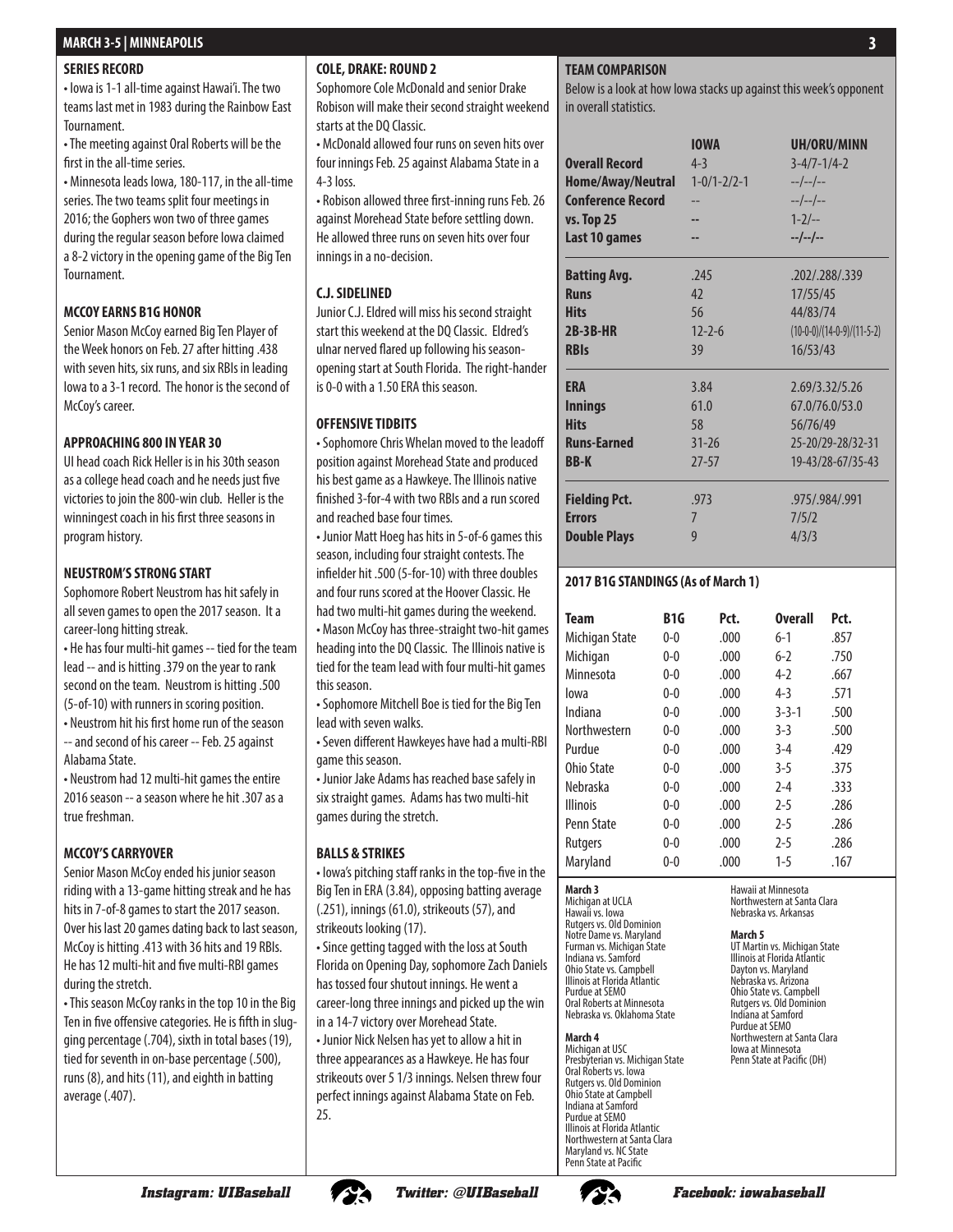| UNIVERSITY QUICK FACTS                                                                                                                                                                                                               |                       |
|--------------------------------------------------------------------------------------------------------------------------------------------------------------------------------------------------------------------------------------|-----------------------|
| Location: <u>contract and contract and contract and contract and contract and contract and contract and contract and contract and contract and contract and contract and contract and contract and contract and contract and con</u> | lowa City, Iowa       |
|                                                                                                                                                                                                                                      |                       |
|                                                                                                                                                                                                                                      | 1847                  |
|                                                                                                                                                                                                                                      | Hawkeyes              |
|                                                                                                                                                                                                                                      | <b>Black and Gold</b> |
|                                                                                                                                                                                                                                      | <b>Big Ten</b>        |
| National Affiliation NCAA, Division I                                                                                                                                                                                                |                       |
| President: Bruce Harreld                                                                                                                                                                                                             |                       |
|                                                                                                                                                                                                                                      |                       |
| Baseball Secretary: New York Secretary:                                                                                                                                                                                              | <b>Kendra Wieditz</b> |
| Baseball Office 232 Carver-Hawkeye Arena                                                                                                                                                                                             |                       |
|                                                                                                                                                                                                                                      | Iowa City, Iowa 52242 |
|                                                                                                                                                                                                                                      | $(319)$ 335-9389      |

#### **BASEBALL INFORMATION**

| Head Coach                                                         | Rick Heller/4th season      |
|--------------------------------------------------------------------|-----------------------------|
| Alma Mater/Year Letter Upper lowa/1986                             |                             |
| <b>Recruiting Coordinator</b>                                      | Marty Sutherland/4th season |
| Alma Mater/Year Morthern Iowa/2002                                 |                             |
| Pitching Coach_______________                                      | Scott Brickman/4th season   |
| Alma Mater/Year Northern lowa/1998                                 |                             |
| Volunteer Assistant Coach (Hitting Coach) _ Sean Moore/1st season  |                             |
| Alma Mater/Year __________________________ University of lowa/2015 |                             |
| Director of Baseball Operations __ Desi Druschel/3rd season        |                             |
|                                                                    | Mount Mercy/1998            |

#### **2017 TEAM INFORMATION**

| 2016 Record                                                                                                                                                                                                                          | $30 - 26$  |
|--------------------------------------------------------------------------------------------------------------------------------------------------------------------------------------------------------------------------------------|------------|
| Home                                                                                                                                                                                                                                 | $16 - 7$   |
| Away <u>expression and the series of the series of the series of the series of the series of the series of the series of the series of the series of the series of the series of the series of the series of the series of the s</u> | $7 - 15$   |
| <b>Neutral</b>                                                                                                                                                                                                                       | $7 - 4$    |
| Big Ten Record/Finish                                                                                                                                                                                                                | 12/12/t8th |
| Postseason                                                                                                                                                                                                                           | N/A        |

#### **2017 OUTLOOK**

| Letterwinners Returning/Lost   | 17/17    |
|--------------------------------|----------|
| <b>Starters Returning/Lost</b> | $3+DH/5$ |
| Pitchers Returning/Lost        | 10/8     |
| <b>Newcomers</b>               | 18       |

#### **STADIUM INFORMATION**

| <b>Home Facility</b> | Duane Banks Field   |
|----------------------|---------------------|
| Capacity             | 3,000               |
| <b>Opened</b>        | 1974                |
| <b>Dimensions</b>    | 329-373-395-373-329 |
| Surface              | AstroTurf           |

#### **MEDIA INFORMATION**

| Associate SID/Baseball Contact _________________ James Allan |                           |
|--------------------------------------------------------------|---------------------------|
|                                                              |                           |
|                                                              |                           |
| Student Assistant/Secondary Contact ______ Austin Bramley    |                           |
|                                                              |                           |
|                                                              |                           |
| Athletic Communications Phone (319) 335-9411                 |                           |
| Athletic Communications Fax _______________(319) 335-9417    |                           |
|                                                              |                           |
|                                                              | hawkeyesports.com         |
|                                                              | <b>a</b> UIBaseball       |
| Facebook: _________________                                  | facebook.com/jowabaseball |
| Instagram: UIBaseball                                        |                           |
|                                                              |                           |

#### **INSERT BIG BOPPER**

The Hawkeyes will insert a power-hitting threat in the middle of the lineup in junior Jake Adams. The South Dakota native will take over first base duties after hitting 25 home runs last year during an All-America season at DMACC. As a team, Iowa hit 26 home runs in 2016.

• In two junior-college seasons, Adams hit 42 career home runs -- a DMACC record. He was among the nation's leaders in home runs, slugging percentage and total bases.

#### **MCCOY SLIDES TO SHORT**

Senior Mason McCoy will slide to his left and take over as Iowa's starting shortstop in 2017. McCoy started all 56 games as a junior, primarily at third base. He hit .291 with 37 runs and 34 RBIs, and was a member of the Big Ten All-Tournament team.

• McCoy was an Northwest League All-Star selection in both 2015 and 2016, playing for the La Crosse Loggers. • Iowa has had an all-conference selection at shortstop in each of Rick Heller's first three seasons. (Jake Yacinich, first-team, 2014; Nick Roscetti, third-team, 2015, first-team, 2016).

#### **JUNIOR NICK GALLAGHER...**

• is 9-3 with a 2.40 ERA in 25 career appearances, including 11 starts.

• has two quality starts in 2017 in games against South Florida and Alabama State. He allowed one run on five hits against the Bulls and two runs on seven hits against the Hornets. Gallagher struck out a seasonhigh seven against Alabama State.

• tied for second in the Big Ten with eight victories as a sophomore, which were the sixth-most in a singleseason in program history.

• was named to the 2016 Big Ten All-Tournament team after allowing one hit over six innings and fanning a career-high nine in a victory over Maryland.

|               | B1G OVERALL STATS (As of 3/1) |      |  |  |  |  |  |  |  |
|---------------|-------------------------------|------|--|--|--|--|--|--|--|
|               | <b>Batting Average</b>        |      |  |  |  |  |  |  |  |
| 1.            | Michigan State                | .368 |  |  |  |  |  |  |  |
| 2.            | Minnesota                     | .339 |  |  |  |  |  |  |  |
|               | 3. Illinois                   | .277 |  |  |  |  |  |  |  |
|               | 7. IOWA                       | .245 |  |  |  |  |  |  |  |
|               |                               |      |  |  |  |  |  |  |  |
| ERA           |                               |      |  |  |  |  |  |  |  |
|               | 1. Indiana                    | 3.05 |  |  |  |  |  |  |  |
|               | 2. IOWA                       | 3.84 |  |  |  |  |  |  |  |
| $\mathcal{E}$ | Nebraska                      | 4.50 |  |  |  |  |  |  |  |
|               | Michigan State                | 4.50 |  |  |  |  |  |  |  |
|               | Fielding Percentage           |      |  |  |  |  |  |  |  |
| 1.            | Minnesota                     | .991 |  |  |  |  |  |  |  |
| 2.            | Michigan                      | .987 |  |  |  |  |  |  |  |
| 3.            | <b>IOWA</b>                   | .973 |  |  |  |  |  |  |  |
|               |                               |      |  |  |  |  |  |  |  |

#### **JUNIOR C.J. ELDRED...**

• is 3-8 with a 3.32 ERA in 17 career appearances (15 starts).

• notched a quality start in a no-decision, allowing one run on three hits at South Florida (2/18).

• logged a team-high 94 1/3 innings as a sophomore --

- the 10th-most in a single season in school history. • had a team-best seven quality starts with two complete games in 2016.
- 
- is the son of former Hawkeye first round MLB Draft pick and Major Leaguer Cal Eldred.

#### **IOWA'S BACKBONE**

The Hawkeyes have been built on pitching and defense under UI head coach Rick Heller.

• Iowa has ranked in the top 14 nationally in the nation in team fielding percentage in each of the past two years. The Hawkeyes have been in the top four in the Big Ten throughout Heller's tenure.

• Iowa has posted team ERA records in each of the past two seasons (2.95 in 2015, 3.56 in 2016). The Hawkeyes ranked in the top four in the conference in both seasons.

#### **TEAM CAPTAINS**

Iowa's team captains for the 2017 season are seniors Josh Martsching, Mason McCoy, and Corbin Woods, and junior C.J. Eldred.

#### **BANKS MAGIC**

Iowa has gone 34-10 at home since the start of the 2015 season. The Hawkeyes went 17-3 in 2015 -- the most home victories since 1996 -- and followed it up with 16 home wins in 2016. Iowa has six walk-off victories at Duane Banks Field since the start of 2015.

#### **B1G-ONLY OVERALL STATS**

**Batting Average**

 $1.$ 

**ERA**  $1$ 

#### **Fielding Percentage**  $1$



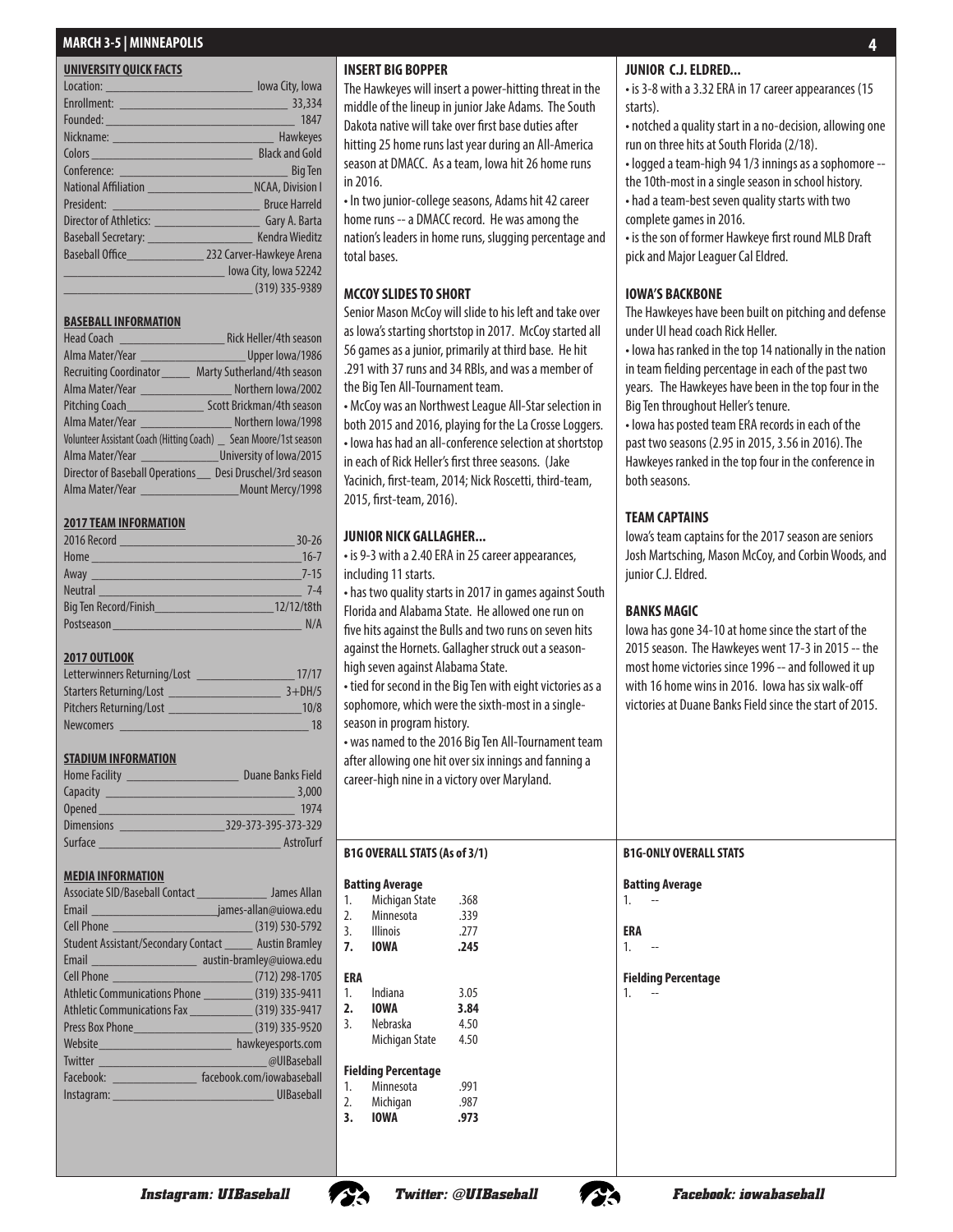| <b>MURIER AND A LIMITIAL AFTS</b> |         |      |    |    |                |    |           |            |           |         |            |      |                |                 |           |            |                 |   |            |
|-----------------------------------|---------|------|----|----|----------------|----|-----------|------------|-----------|---------|------------|------|----------------|-----------------|-----------|------------|-----------------|---|------------|
| <b>2017 WEEKEND IN STATS</b>      |         |      |    |    |                |    |           |            |           |         |            |      |                |                 |           |            |                 |   |            |
|                                   |         |      |    |    | <b>BATTING</b> |    |           |            |           |         |            |      |                | <b>PITCHING</b> |           |            | <b>FIELDING</b> |   |            |
| <b>SERIES</b>                     | W-L     | AVG  | R  | н  | 2B             | 3B | <b>HR</b> | <b>RBI</b> | BB-SO     | SB-A    | <b>ERA</b> | IP   | H              | <b>R-ER</b>     | BB-SO     | <b>BAA</b> | PO-A            | E | <u>FLD</u> |
| at South Florida                  | $1 - 2$ | .179 | 8  | 17 | $\overline{2}$ |    | 3         | 8          | $11 - 39$ | $3 - 4$ | 4.68       | 25.0 | 26             | $17 - 13$       | $11 - 21$ | .271       | $75 - 32$       | 4 | .964       |
| at Hoover Classic                 | $2 - 1$ | .307 | 26 | 31 | 10             | 0  | 3         | 23         | $22 - 12$ | $5 - 5$ | 4.00       | 27.0 | 29             | $13 - 12$       | $11 - 21$ | .279       | $81 - 37$       | 1 | .992       |
| at DQ Classic                     |         |      |    |    |                |    |           |            |           |         |            |      |                |                 |           |            |                 |   |            |
| at Snowbird Classic               |         |      |    |    |                |    |           |            |           |         |            |      |                |                 |           |            |                 |   |            |
| at Kansas State                   |         |      |    |    |                |    |           |            |           |         |            |      |                |                 |           |            |                 |   |            |
| Purdue                            |         |      |    |    |                |    |           |            |           |         |            |      |                |                 |           |            |                 |   |            |
| <b>UNLV</b>                       |         |      |    |    |                |    |           |            |           |         |            |      |                |                 |           |            |                 |   |            |
| South Dakota State                |         |      |    |    |                |    |           |            |           |         |            |      |                |                 |           |            |                 |   |            |
| at Northwestern                   |         |      |    |    |                |    |           |            |           |         |            |      |                |                 |           |            |                 |   |            |
| at Nebraska                       |         |      |    |    |                |    |           |            |           |         |            |      |                |                 |           |            |                 |   |            |
| Rutgers                           |         |      |    |    |                |    |           |            |           |         |            |      |                |                 |           |            |                 |   |            |
| Penn State                        |         |      |    |    |                |    |           |            |           |         |            |      |                |                 |           |            |                 |   |            |
| at Michigan State                 |         |      |    |    |                |    |           |            |           |         |            |      |                |                 |           |            |                 |   |            |
| Ohio State                        |         |      |    |    |                |    |           |            |           |         |            |      |                |                 |           |            |                 |   |            |
| at Illinois                       |         |      |    |    |                |    |           |            |           |         |            |      |                |                 |           |            |                 |   |            |
| Midweek                           | $1 - 0$ | .242 | 8  | 8  | $\mathbf 0$    |    | 0         | 8          | $6-6$     | $1 - 2$ | 1.00       | 9.0  | $\overline{3}$ | $1 - 1$         | $5 - 15$  | .097       | $27 - 4$        | 2 | .939       |
|                                   |         |      |    |    |                |    |           |            |           |         |            |      |                |                 |           |            |                 |   |            |

sons in program history, winning 101 games. • Iowa has advanced to the Big Ten Tournament in three straight years for the first time in program history. • Heller has coached at least one first-team All-Big Ten selection each season, and has 11 Major League Baseball Draft picks in three seasons -- the most in a

• Iowa had a school-record six All-Big Ten selections in 2015. The Hawkeyes have had 13 All-Big Ten honorees

• Iowa has posted winning streaks of nine games (in 2015) and seven games (in 2014) -- the longest streaks

Iowa baseball fans can follow the Hawkeyes on Facebook/iowabaseball, Twitter: @UIBaseball, and Instagram/UIBaseball in addition to coverage on

Season tickets for the 2017 Iowa home schedule are on sale now through the UI Athletics Ticket Office online at hawkeyesports.com or at 800-IA-HAWKS. Reserved and general admission adult tickets are \$75, while general admission youth tickets are \$40. Fans can also purchase a "30-block" season ticket, priced at \$99, where tickets can be used at any game or combination of games throughout the season. Iowa will play 24 home games

three-year stretch since 1991-93.

in three seasons under Heller.

for the program since 2012.

**FOLLOW THE HAWKEYES**

hawkeyesports.com.

in 2017.

**SEASON TICKETS ON SALE**

#### **30 X 3**

The Hawkeyes have won 30 or more games in each of the past three seasons under UI head coach Rick Heller. Iowa won 41 games in 2015 en route to the program's first NCAA Regional appearance since 1990 before winning 30 games last season in a run to the Big Ten Tournament title game.

#### **ROSTER BREAKDOWN**

**MARCH 3-5 | MINNEAPOLIS**

• Of Iowa's 36-man roster, 11 are freshmen, nine are sophomores, 10 are juniors, and six are seniors. • Iowa has 23 native Iowans on the 2017 roster -- the most of any state. Seven Hawkeyes hail from Illinois, two from South Dakota, and one from Indiana, Missouri, Wisconsin, and Canada.

• Iowa has one set of high school teammates (Zach Daniels and Sammy Lizarraga at Cedar Rapids Kennedy) and one set of junior college teammates (Tyler Cropley and Matt Hoeg at Iowa Western Community College).

• Brothers Sam Norman (senior) and Ben Norman (freshman) will play alongside one another for the first time since teaming up at Des Moines' Roosevelt High School.

#### **THANKSGIVING IN DOMINICAN**

Iowa went 2-2 during its week-long trip to the Dominican Republic during Thanksgiving Break 2016. The trip was a boost for the Hawkeyes' team chemistry and gave Iowa a jump-start on the 2017 season. Iowa played games against the Dominican Army National Team, Texas Rangers Baseball Academy, Escogido -- a Dominican professional team -- and a local club team.

#### **#HELLERBALL**

- UI head coach Rick Heller is one of nine coaches alltime (one of four active) to lead three different NCAA Division I teams to regional play.
- Iowa ended the 2016 season with a 30-26 record,
- reaching the 30-win plateau for a third straight season

-- a first for the program since 1983-85.

• Heller is the winningest coach in his first three sea-





**C.J. Eldred (1)**

at South Florida - 6 IP, 3 H, 1 ER, 4 K, 0 BB

#### **Nick Gallagher (2)**

at South Florida - 7 IP, 5 H, 1 ER, 4 K, 1 BB vs. Alabama State - 7 IP, 7 H, 2 R, 7 K, 2 BB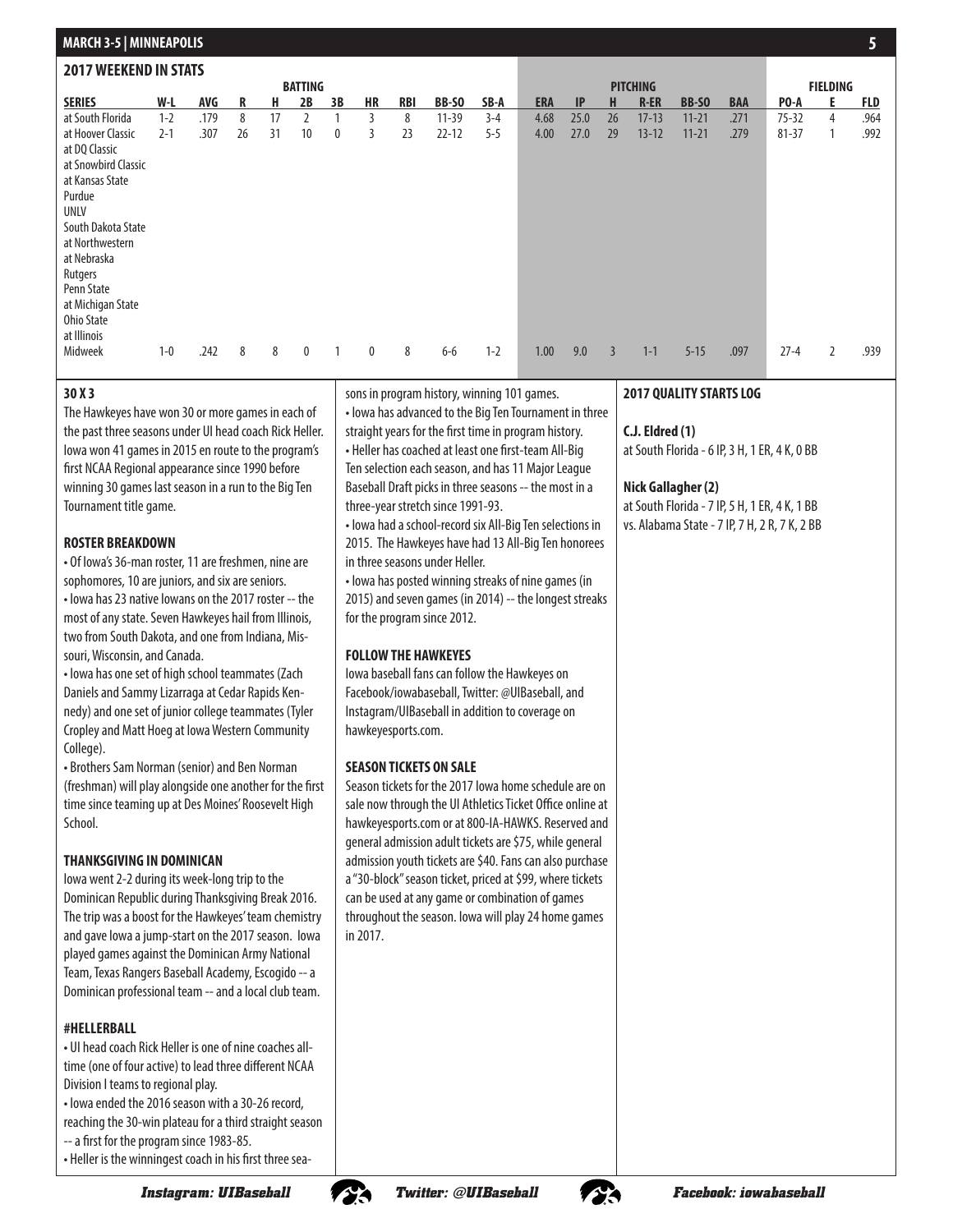#### **POSITION PLAYER NOTES**

**1 - Mason McCoy - IF -** Iowa's starting shortstop... hitting a team-best .407 (11-of-27) with eight runs and seven RBIs... has hits in 6-of-7 games this season, including four multi-hit games... one of four team captains... named to the Big Ten preseason honors list... named Big Ten Player of the Week on Feb. 27 after hitting .438 in leading Iowa to a 3-1 week... batted .500 (6-of-12) with four runs and five RBIs at Hoover Classic... recorded three straight multi-hit games, including a 2-for-4, four-RBI game against Morehead State... hit .364 in season-opening series at South Florida (2/17-19)... went 3-for-4 with an RBI and triple in game one... went 1-for-3 with a solo home run in game two... started all 56 games, primarily at third base as a junior... two-time NWL All-Star... rated as the 17th-best draft prospect in the Big Ten by Perfect Game.

**3 - Matt Hoeg - IF** - Versatile infielder/outfielder... hitting .368 (7-of-19) with four runs and five RBIs... has tallied a hit in 5-of-6 games this season... hit .500 with three doubles and four runs scored at the Hoover Classic (2/24-26)... went 2-for-4 with an double and RBI against Alabama State (2/24) and 2-for-5 with three runs and two doubles in win over Morehead State (2/26)...went 1-for-3 with a three-run triple against Loras (2/22)... went 1-for-4 with an RBI in his first career game at South Florida (2/17)... junior-college All-American at Iowa Western Community College.

**4 - Mitchell Boe - IF** - Has started all seven games at second base... Iowa's starting second baseman... started 18 games at second base as a freshman.

**5 - Tyler Cropley - C/OF -** Iowa's primary catcher... has started all seven games behind the plate... tallied his first career multi-hit game, going 2-for-5 with two runs and an RBI against Loras (2/22)... was a first-team all-region selection at Iowa Western CC in 2016.

**6 - Justin Jenkins - OF -** Has started three games in center field... sharing playing time with Ben Norman... named the 10th-best impact freshman in the Big Ten by D1Baseball.com... son of a college baseball coach.

**7 - Grant Judkins - 3B -** Recorded his first career hit -- a pinch-hit single -- against Alabama State (2/24)... rated as the eight-best freshman in the Big Ten by Baseball America.

**8 - Luke Farley - OF -** Had a pinch-hit single against Alabama State (2/24).

**9 - Ben Norman - OF -** Splitting time in center field with Justin Jenkins... went 1-for-1 with a two-run double against Morehead State (2/26)... also stole a base and scored two runs... tallied his first career hit, an RBI single against Alabama State (2/24).

**14 - Corbin Woods - IF -** One of four team captains... had a pinch-hit single in the series finale at South Florida (2/19).

**16 - Zach Fricke - C** - Iowa's No. 2 catcher... went 1-for-2 with a double, two walks, two runs and RBI in his first career start against Morehead State (2/26).

**19 - Adam LaRock - IF/OF** -

**20 - Austin Guzzo - C/3B** - Iowa's primary designated hitter... went 1-for-5 with a three-run home run against Alabama State (2/24)... hit .264 with 25 RBIs and three home runs as a sophomore... earned Big Ten All-Tournament team honors.

**23 - Kyle Crowl - IF -** Splitting time at third base with Matt Hoeg... hit a two-run home run -- in what proved to be the game-winner -- for his first collegiate hit at South Florida (2/18).

seven games in left field... hit .400 (4-of-10) at the Hoover Classic... went 3-for-4 with two RBIs and a run scored in his first game in the leadoff position against Morehead State (2/26)... had hits in 2-of-3 games at South Florida -- both doubles -- and scored two runs... started his career at Bradley (2015) before playing at Parkland College in 2016.

**35 - Jake Adams - 1B -** Iowa's starting first baseman and cleanup hitter... hitting .231 on the year with two home runs and seven RBIs... hit .364 (4-of-11) with four RBIs and two runs scored at Hoover Classic (2/24-26)... had two multi-hit games, going 2-for-4 with a home run and three RBIs against Alabama State (2/24)... went 1-for-4 in game two at South Florida (2/18), connecting on a solo home run for his first hit as a Hawkeye... a legitimate power threat after hitting 42 home runs in two seasons at DMACC... ranked second in the nation during All-America sophomore season with 25 home runs... was committed to play baseball at North Dakota before the program was eliminated.

**36 - Connor Lindaman - 1B**

**37 - Kace Massner - OF -** 

**44 - Robert Neustrom - OF -** Iowa's starting right fielder... hitting .379 (11-of-29) with three runs and four RBIs... has hit safely in all seven games -- a career-long hitting streak... has four multi-hit games (four 2-hit contests)... posted a .286 average (4-of-14) at the Hoover Classic with two runs and two RBIs... went 1-for-4 with a solo home run against Alabama State (2/25)... tallied his third-straight two-hit game, finishing 2-for-4 with a run and RBI against Loras (2/22)... hit a team-best .455 with an RBI in three-game series at South Florida (2/17-19)... posted back-to-back multi-hit games in games two and three... preseason All-Big Ten selection by Perfect Game... named to the Big Ten preseason honors list... one of three returning starters... hit .307 in 52 games as a true freshman with 24 runs and 21 RBIs... will play in the Cape Cod League in the summer of 2017 for the Hyannis Harbor Hawks... rated as the ninth-best draft prospect in the Big Ten for 2018 MLB Draft by Baseball America, 10th-best by D1Baseball.com, and 10th-best by Perfect Game.

#### **PITCHER NOTES**

**2 - Zach Daniels - RHP** - Part of Iowa's 1-2 closer punch... focusing solely on pitching after being a two-way player as a freshman... is 1-1 with a 7.71 ERA in three appearances... tallied his first win, scattering two hits over three shutout innings against Morehead State (2/26)... had a career-high three strikeouts -- striking out the side -- against Loras (2/22)... went 5-for-5 in save opportunities as a freshman.

**7 - Grant Judkins - RHP -** Is 1-0 with a 2.25 ERA in two appearances (one start)... earned a win in his first career start... tossed three shutout innings, allowing one hit and fanning four against Loras (2/22)... rated as the eight-best freshman in the Big Ten by Baseball America.

**10 - Derek Lieurance - RHP -** 

**11 - Cole McDonald - RHP** - Is 1-1 with a 7.50 ERA in two appearances (one start)... made his first career weekend start against Alabama State (2/25)... earned his first win of the season, allowing one run on two hits over three innings at South Florida (2/18)... struck out four without issuing a walk... went 4-1 with a 3.33 ERA as a midweek starter as a freshman.

**12 - Nick Nelson - RHP -** Submarine style pitcher... is 0-0 with a 0.00 ERA in three appearances... tossed four perfect innings, striking out a pair, against Alabama State (2/25)... was an honorable mention all-conference selection at Johnson County (Kansas) Community College after going 5-1 with a 2.36 ERA in 22 appearances... struck out 44 over 26 2/3 innings.

**17 - Josh Martsching - RHP** - One of four team captains... is 0-0 with a 0.00 ERA in

**28 - Chris Whelan - IF/OF -** Hitting .286 with four runs and two RBIs... started all



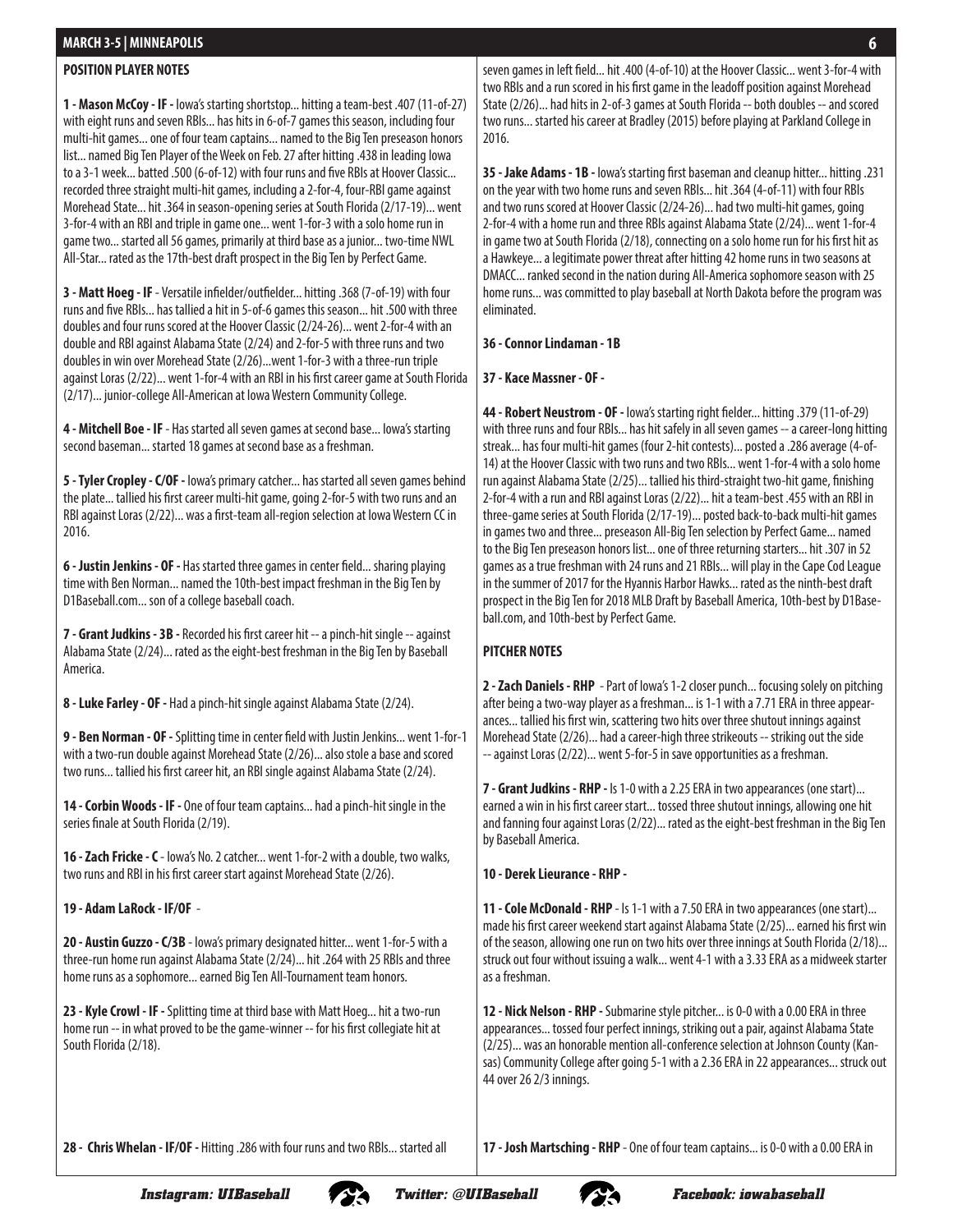two appearances... allowed one hit and fanned two in two shutout innings against Alabama State (2/25)... part of Iowa's 1-2 closer punch... is 5-for-5 in career save opportunities.

**18 - Shane Ritter - RHP -** Made his first career weekend start at South Florida (2/19).

**26 - Elijah Wood - LHP** - Junior-college transfer after playing two seasons at Mar shalltown Community College.

**29 - Sam Lizarraga - RHP -** Big right-handed reliever... went 1-0 with a 0.79 ERA as a freshman before missing the final month because of injury.

**30 - Nick Gallagher - RHP -** Iowa's Friday night starter... 90-93 fastball... excellent slider and change-up... is 1-0 with a 1.93 ERA... has two quality starts... went seven in nings, allowing two runs on seven hits and fanned seven in a win over Alabama State (2/24)... notched a quality start in his first career Friday start at South Florida (2/17)... allowed one run on five hits over seven innings, fanning four to one walk... retired 14 straight batters at one point... named to the Big Ten preseason honors list... is tied for the most wins returning in Big Ten in 2017... went 8-3 with a 2.57 ERA to rank second in league in wins and seventh in ERA... voted to have the best breaking ball in the Big Ten by Baseball America... rated as the 13th-best draft prospect in the Big Ten by Perfect Game and 15th-best by Baseball America.

**32 - Sam Norman - LHP** - Graduate transfer from Creighton University... went 2-0 with a 2.25 ERA in 23 career appearances... older brother of freshman Ben Norman.

**33 - C.J. Eldred - RHP -** One of four team captains... Iowa's co-No. 1 pitcher, pitching as Saturday starter... pounds the strike zone... ground ball pitcher... missed the Hoover Classic because of injury... notched a quality start at South Florida (2/18), allowing one run on three hits and striking out four over six innings in a no-decision...went 3-8 with a 3.43 ERA in 14 starts as a sophomore, logging 94 1/3 innings.

#### **34 - Cole Pennock - LHP -**

**41 - Ryan Erickson - LHP** - Primarily a long reliever... is 0-0 with a 2.25 ERA with four strikeouts in four innings... tossed two shutout innings, allowing one hit against Alabama State (2/24).

**42 - Drake Robison - RHP -** Is 0-0 with a 4.50 ERA with eight strikeouts... made his first career weekend start against Morehead State (2/26), allowing three runs on seven hits in four innings in a no-decision... allowed one run on two hits and struck out five in game three at South Florida (2/19)... got out of a bases loaded nobody out jam in the contest... first season back after sitting out due to NCAA transfer regulations... spent 2015 season at Ole Miss following a two-year stint at Iowa Western CC.

#### **43 - Grant Leonard - RHP -**

**45 - Kyle Shimp - RHP -** Tossed two shutout innings in relief, fanning three against Loras (2/22).



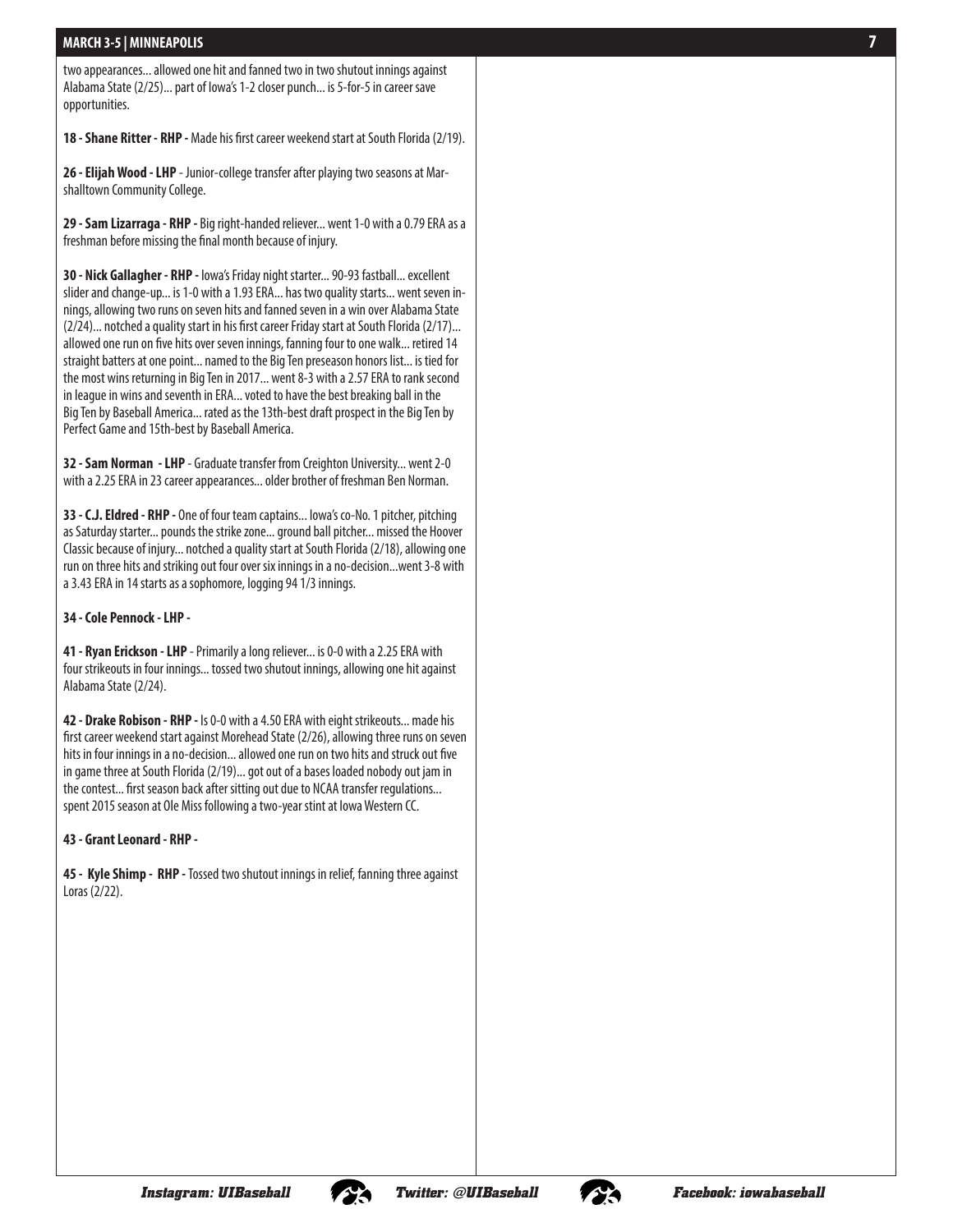#### **STARTING LINEUPS BY GAME**

|                              |               |       | Date Opp. C 1B 2B | 3B    |       | SS LF CF RF                    | DH/P |
|------------------------------|---------------|-------|-------------------|-------|-------|--------------------------------|------|
| $2/17$ at USF                | Cropley       | Adams | Boe               | Hoeg  | McCov | Whelan Jenkins Neustrom Guzzo  |      |
| $2/18$ at USF                | Cropley Adams |       | Boe               | Crowl | McCoy | Whelan Norman Neustrom Guzzo   |      |
| $2/19$ at USF                | Cropley Adams |       | Boe               | Crowl | McCoy | Whelan Jenkins Neustrom Farley |      |
| 2/22 Loras                   | Cropley Adams |       | Boe               | Hoeg  | McCov | Whelan Norman Neustrom Guzzo   |      |
| 2/24 Ala. St.                | Cropley Adams |       | Boe               | Hoeg  | McCoy | Whelan Jenkins Neustrom Guzzo  |      |
| 2/25 Ala. St.                | Cropley Adams |       | Boe               | Crowl | McCov | Whelan Norman Neustrom Guzzo   |      |
| 2/26 More. St. Cropley Adams |               |       | Boe               | Hoea  | McCov | Whelan Neustrom Woods Fricke   |      |

### **STARTING LINEUPS - BATTING ORDER**

**8**

- 1. Cropley (6), Whelan (1)
- 2. McCoy (7)
- 3. Neustrom (7)
- 4. Adams (7)
- 5. Whelan (3), Guzzo (2), Hoeg (2)
- 6. Guzzo (3), Whelan (1), Farley (1), Hoeg (1), Fricke (1) 7. Crowl (3), Whelan (2), Hoeg (1), Cropley (1)
- 7. Crowl (3<br>8. Boe (7)
- 
- 9. Jenkins (3), B. Norman (3), Woods (1)

#### **CAREER MULTI-HIT GAMES**

| <b>Player</b>          | 2015          | 2016          | 2017 | Total         |
|------------------------|---------------|---------------|------|---------------|
| Jake Adams             |               |               | 2    | 2             |
| Mitchell Boe           |               | 2             |      | 2             |
| <b>Tyler Cropley</b>   |               |               |      |               |
| <b>Zach Daniels</b>    |               | 4             |      | 4             |
| Luke Farley            |               | $\mathfrak z$ |      | $\mathfrak z$ |
| <b>Austin Guzzo</b>    | $\mathfrak z$ | 6             |      | 8             |
| Matt Hoeg              |               |               | 2    | $\mathfrak z$ |
| <b>Mason McCoy</b>     |               | 17            | 4    | 21            |
| <b>Robert Neustrom</b> |               | 12            | 4    | 16            |
| Chris Whelan           |               |               |      |               |
| <b>Corbin Woods</b>    |               |               |      |               |

#### **CAREER MULTI-RBI GAMES**

| <b>Player</b>          | 2015 | 2016 | 2017 | Total |
|------------------------|------|------|------|-------|
| Jake Adams             |      |      |      |       |
| <b>Kyle Crowl</b>      |      |      |      |       |
| <b>Zach Daniels</b>    |      |      |      |       |
| Austin Guzzo           | 1    | 6    |      | 8     |
| Matt Hoeg              |      |      |      |       |
| <b>Luke Farley</b>     |      | 3    |      | 3     |
| <b>Mason McCoy</b>     |      | 7    |      | 8     |
| <b>Robert Neustrom</b> |      | 5    |      | 5     |
| <b>Ben Norman</b>      |      |      |      |       |
| Chris Whelan           |      |      |      |       |
|                        |      |      |      |       |

### **HITTING/ON-BASE STREAKS**

| <b>Player</b>          | <b>Hitting</b> | Career | On-Base | Career |  |
|------------------------|----------------|--------|---------|--------|--|
| Jake Adams             |                |        | 6       | 6      |  |
| <b>Mitchell Boe</b>    |                |        | 5       |        |  |
| <b>Tyler Cropley</b>   |                |        | 5       |        |  |
| <b>Kyle Crowl</b>      |                |        |         |        |  |
| <b>Zach Daniels</b>    |                |        |         |        |  |
| Luke Farley            |                |        |         |        |  |
| Zach Fricke            |                |        |         |        |  |
| Matt Hoeg              | 4              |        |         |        |  |
| <b>Austin Guzzo</b>    |                |        |         |        |  |
| Justin Jenkins         |                |        |         |        |  |
| <b>Grant Judkins</b>   |                |        |         |        |  |
| <b>Mason McCoy</b>     | 4              | 15     |         | 13     |  |
| <b>Robert Neustrom</b> |                |        |         | 8      |  |
| <b>Ben Norman</b>      |                |        |         |        |  |
| <b>Corbin Woods</b>    |                |        |         |        |  |
| Chris Whelan           |                |        |         |        |  |
|                        |                |        |         |        |  |

### **PINCH-HITTING BREAKDOWN**

| <b>Player</b>        | Avg.  | <b>AB-H-RBI</b> | <b>2B-3B-HR</b> | <b>BB-HBP-SO</b> |
|----------------------|-------|-----------------|-----------------|------------------|
| <b>Kyle Crowl</b>    | .000  | $2 - 0 - 0$     | $0 - 0 - 0$     | $0 - 0 - 1$      |
| <b>Luke Farley</b>   | .500  | $2 - 1 - 0$     | $0 - 0 - 0$     | $1 - 0 - 0$      |
| <b>Zach Fricke</b>   | .000  | $3 - 0 - 0$     | $0 - 0 - 0$     | $0 - 0 - 2$      |
| Austin Guzzo         | .000  | $1 - 0 - 0$     | $0 - 0 - 0$     | $0 - 0 - 1$      |
| Matt Hoeg            | .500  | $2 - 1 - 1$     | $0 - 0 - 0$     | $0 - 0 - 0$      |
| <b>Grant Judkins</b> | 1.000 | $1 - 1 - 0$     | $0 - 0 - 0$     | $0 - 0 - 0$      |
| <b>Corbin Woods</b>  | .500  | $2 - 1 - 0$     | $0 - 0 - 0$     | $0 - 0 - 0$      |



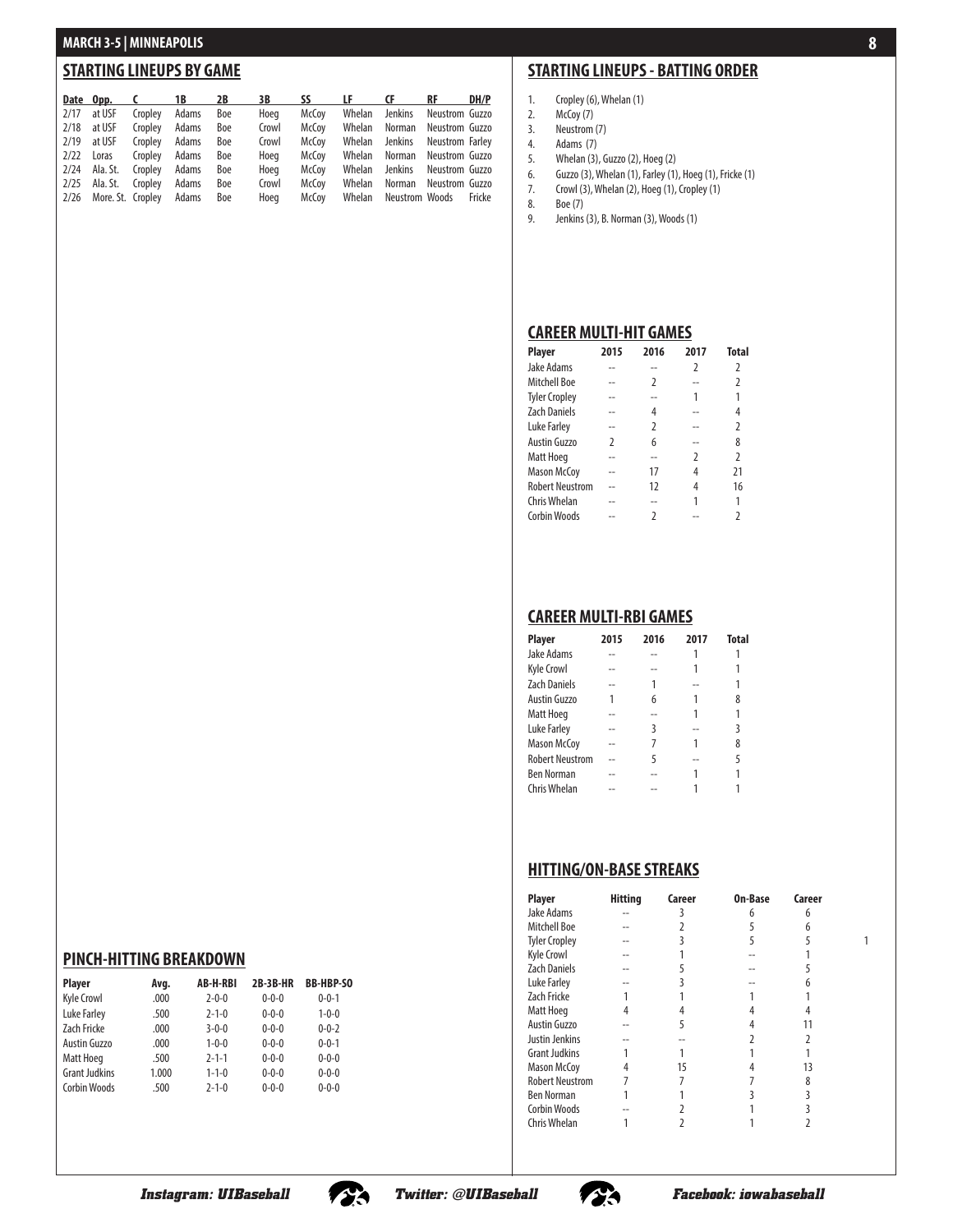### **STARTING PITCHERS**

| Pitcher             | Date Opp. |                   |              | Dec. IP H |                | R      | ER             | BB             | SO. | <b>NP</b> | Score Final |         |
|---------------------|-----------|-------------------|--------------|-----------|----------------|--------|----------------|----------------|-----|-----------|-------------|---------|
| Nick Gallagher      | 2/17      | at USF            | ND.          | 7.0       |                |        | 1              |                | 4   | 82        | $4 - 0$     | $4 - 9$ |
| C.J. Eldred         | 2/18      | at USF            | ND.          | 6.0       | 3              | -1.    | $\mathbf{1}$   | $\mathbf{0}$   | 4   | 70        | $2 - 1$     | $4-2$   |
| <b>Shane Ritter</b> | 2/19      | at USF            | $\mathbf{L}$ | 1.0       | 2              | 3      | -3             | 2              |     | 23        | 3-0         | $6-0$   |
| Grant Judkins       | 2/22      | Loras College     | <b>W</b>     | 3.0       | $\overline{1}$ | $^{0}$ | $^{0}$         | $\overline{1}$ | 4   | 46        | $5-0$       | $8-1$   |
| Nick Gallagher 2/24 |           | Alabama State W   |              | 7.0       |                |        | $\overline{2}$ | 2              |     | 103       | $6 - 2$     | $9 - 2$ |
| Cole McDonald 2/25  |           | Alabama State L   |              | 3.0       | 7              | 4      | 4              | 2              | 4   | 76        | $4 - 0$     | $4 - 3$ |
| Drake Robison       | 2/26      | Morehead State ND |              | 4.0       |                | 3      | 3              | $\mathcal{L}$  | 3   | 75        | $6-3$       | 14-7    |

### **STARTING PITCHER RECORDS**

| Pitcher             | 2017    | Career  |
|---------------------|---------|---------|
| Nick Allgeyer       |         | $0 - 0$ |
| C.J. Eldred         | --      | $3 - 8$ |
| Ryan Erickson       | --      | $0 - 1$ |
| Nick Gallagher      | $1 - 0$ | $2-2$   |
| Grant Judkins       | $1 - 0$ | $1 - 0$ |
| Cole McDonald       | $1 - 1$ | $5-1$   |
| <b>Shane Ritter</b> | $0 - 1$ | $0 - 1$ |
| Drake Robison       | 0-0     | በ-በ     |

### **STARTING PITCHER STATS**

| Pitcher             | <b>Starts</b> | IP   | W-L     | <b>R-ER</b> | <b>BB-K</b> | ERA   | B/AVG. |
|---------------------|---------------|------|---------|-------------|-------------|-------|--------|
| C.J. Eldred         |               | 6.0  | $0 - 0$ | $1 - 1$     | $0 - 4$     | 1.50  | .150   |
| Nick Gallagher      | 2             | 14.0 | $1 - 0$ | $3-3$       | $3 - 11$    | 1.93  | .235   |
| Grant Judkisn       |               | 3.0  | $1 - 0$ | $0 - 0$     | $1 - 4$     | 0.00  | 0.91   |
| Cole McDonald       |               | 6.0  | $1 - 1$ | $5 - 5$     | $2 - 8$     | 7.50  | .360   |
| <b>Shane Ritter</b> |               | 1.0  | $0 - 1$ | $3-3$       | $2 - 1$     | 27.00 | .500   |
| Drake Robison       |               | 8.0  | $0 - 0$ | $4 - 4$     | $3 - 8$     | 4.50  | 2.73   |
| <b>TOTALS</b>       | 7             | 38.0 | $3-2$   | $16-16$     | $11 - 36$   | 7.07  | 0.81   |

### **RUN SUPPORT**

|                      |                                                                              | <b>Starts</b>  | <b>Total Runs</b> | Ava. |
|----------------------|------------------------------------------------------------------------------|----------------|-------------------|------|
| C.J. Eldred          |                                                                              | 1              | 4                 | 4.0  |
|                      | High: 4, at South Florida, 2/18<br>Low: 4, at South Florida, 2/18            |                |                   |      |
| Nick Gallagher       | High: 7, vs Alabama State, 2/17<br>Low: 3, at South Florida, 2/17            | $\overline{2}$ | 11                | 5.5  |
| <b>Cole McDonald</b> | High: 1, vs. Alabama State, 2/25 1<br><b>Low:</b> 1, vs. Alabama State, 2/25 |                | 1                 | 1.0  |
| <b>Grant Judkins</b> | High: 8 vs. Loras College, 2/22/17<br>Low: 8 vs. Loras College, 2/22/17      | 1              | 8                 | 8.0  |
| <b>Shane Ritter</b>  | High: 0. at South Florida, 2/19<br>Low: 0, at South Florida, 2/19            | 1              | 0                 | 0.0  |
| <b>Drake Robison</b> | High: 6, vs. Morehead State, 2/26<br>Low: 6, vs. Morehead State, 2/26        | 1              | 6                 | 6.0  |



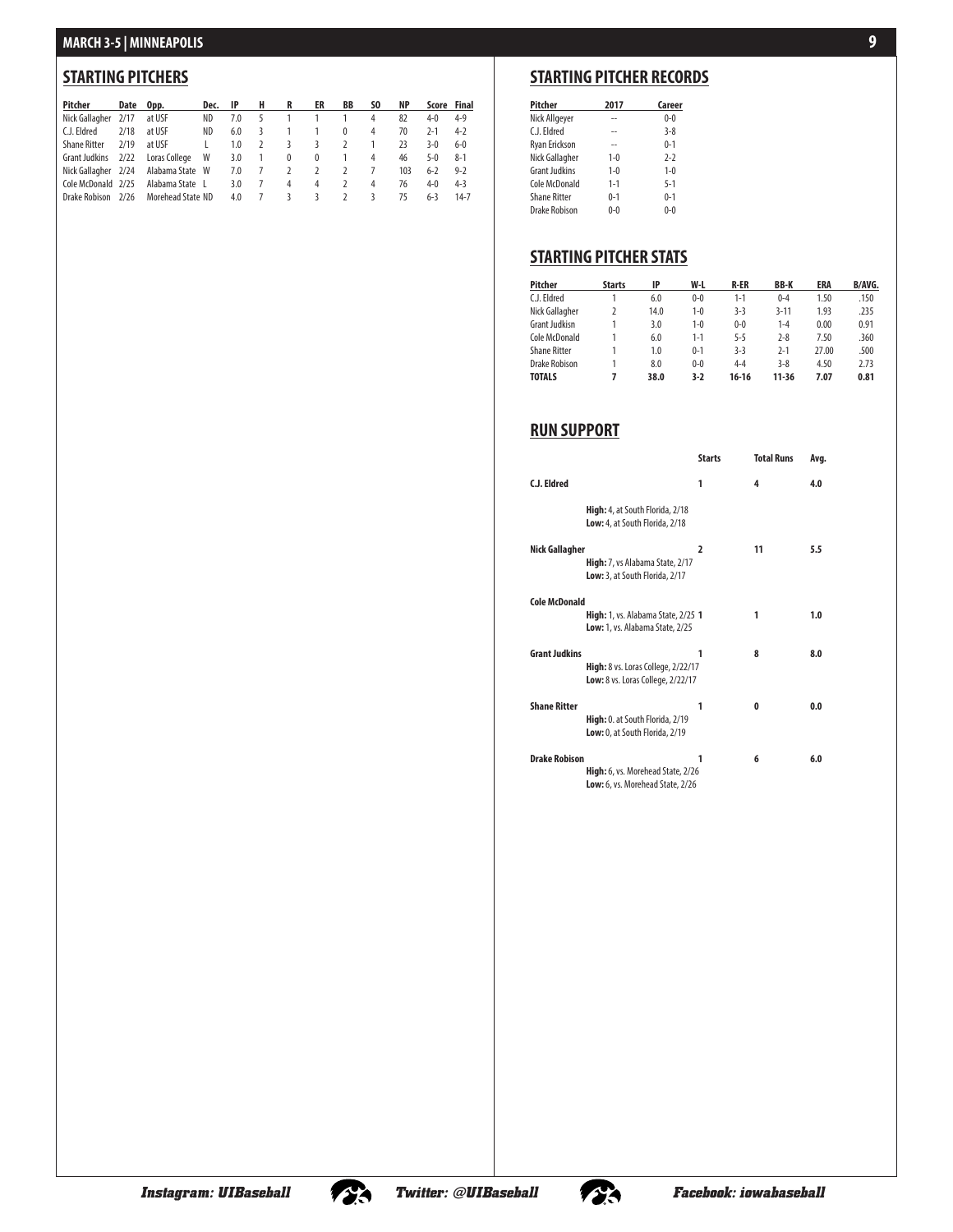### **BULLPEN STATISTICS**

| Pitcher              | W-L-S       | App.           | ERA   | IP   | н              | R            | ER           | <b>BB</b>      | K            | B/Avg. |
|----------------------|-------------|----------------|-------|------|----------------|--------------|--------------|----------------|--------------|--------|
| <b>Zach Daniels</b>  | $1 - 1 - 0$ | 3              | 7.71  | 4.2  | 5              | 4            | 4            | 3              | 4            | .294   |
| Ryan Erickson        | $0 - 0 - 0$ | $\overline{2}$ | 2.25  | 4.0  | 5              |              | 1            | 4              | 4            | .150   |
| <b>Grant Judkins</b> | $0 - 0 - 0$ | 1              | 9.00  | 1.0  | 2              |              |              |                | $\mathbf{0}$ | .500   |
| Sammy Lizarraga      | $0 - 0 - 0$ | $\overline{2}$ | 9.00  | 2.0  | 4              | 3            | 2            | $\overline{2}$ | 2            | .400   |
| Josh Martsching      | $0 - 0 - 0$ | $\overline{2}$ | 0.00  | 2.0  | 4              | 4            | $\mathbf{0}$ | $\mathfrak z$  | 2            | .364   |
| Cole McDonald        | $1 - 0 - 0$ | 1              | 3.00  | 3.0  | 2              |              | 1            | 0              | 4            | .200   |
| Nick Nelsen          | $0 - 0 - 0$ | 3              | 0.00  | 5.1  | $\mathbf{0}$   | $\mathbf{0}$ | $\Omega$     | 1              | 4            | .000   |
| <b>Shane Ritter</b>  | $0 - 1 - 0$ | 3              | 15.00 | 3.0  | 4              | 5            | 5            | ξ              | 3            | .333   |
| Drake Robison        | $0 - 0 - 0$ | 1              | 2.25  | 4.0  | $\overline{2}$ |              | 1            | 1              | 5            | .143   |
| <b>Kyle Shimp</b>    | $0 - 0 - 0$ | 1              | 0.00  | 2.0  | $\mathbf{0}$   | $\mathbf{0}$ | $\mathbf{0}$ | $\overline{2}$ | 3            | .000   |
| <b>TOTALS</b>        | $2 - 2 - 0$ | --             | 4.82  | 30.3 | 28             | 20           | 15           | 19             | 31           | .238   |

### **BULLPEN STATISTICS**

| <b>Opponent</b>       | Date |             | <b>W-L-S</b> Pitchers                           | Inn. | н | R-ER    | BB-SO    |
|-----------------------|------|-------------|-------------------------------------------------|------|---|---------|----------|
| at South Florida 2/17 |      |             | 0-1-0 Daniels, Martsching, Nelsen               | 1.0  | 6 | $8 - 4$ | $3-0$    |
| at South Florida 2/18 |      | $1 - 0 - 0$ | McDonald                                        | 3.0  |   | $1 - 1$ | $0 - 4$  |
| at South Florida 2/19 |      |             | 0-0-0 Erickson, Robison, Judkins                | 7.0  | 8 | $3-3$   | $5 - 8$  |
| Loras College 2/22    |      |             | 0-0-0 Shimp, Nelsen, Lizarraga, Ritter, Daniels | 6.0  |   | $1 - 1$ | $4 - 11$ |
| Alabama State 2/24    |      |             | 0-0-0 Erickson                                  | 2.0  |   | $0 - 0$ | $1 - 1$  |
| Alabama State 2/25    |      |             | 0-0-0 Martsching, Nelson                        | 6.0  |   | $0 - 0$ | $2 - 4$  |
| Morehead state 2/26   |      |             | 1-0-0 Ritter, Lizarraga, Daniels                | 5.0  | h | $4 - 3$ | $2-2$    |

## **SAVE OPPORTUNITIES**

| Pitcher              | 2017 | Career |
|----------------------|------|--------|
| Nick Allgeyer        | --   | 3/3    |
| <b>Zach Daniels</b>  | --   | 5/6    |
| <b>Ryan Erickson</b> | $-$  | 1/1    |
| Josh Martsching      | 0/1  | 5/6    |

### **INHERITED RUNNERS**

| Pitcher              | 2017 | Career |
|----------------------|------|--------|
| Nick Allgeyer        |      | 14/3   |
| <b>Zach Daniels</b>  | 3/2  | 18/5   |
| C I Fldred           | --   | 2/1    |
| Ryan Erickson        | 0/0  | 37/15  |
| Nick Gallagher       | --   | 11/1   |
| <b>Grant Judkins</b> | 2/0  | 2/0    |
| Sam Lizarraga        |      | 3/1    |
| Josh Martsching      | 3/2  | 29/14  |
| Nick Nelson          | 2/0  | 2/0    |
| Cole McDonald        |      | 0/0    |
| <b>Shane Ritter</b>  | --   | 2/2    |
| Derek Robison        | 3/0  | --     |





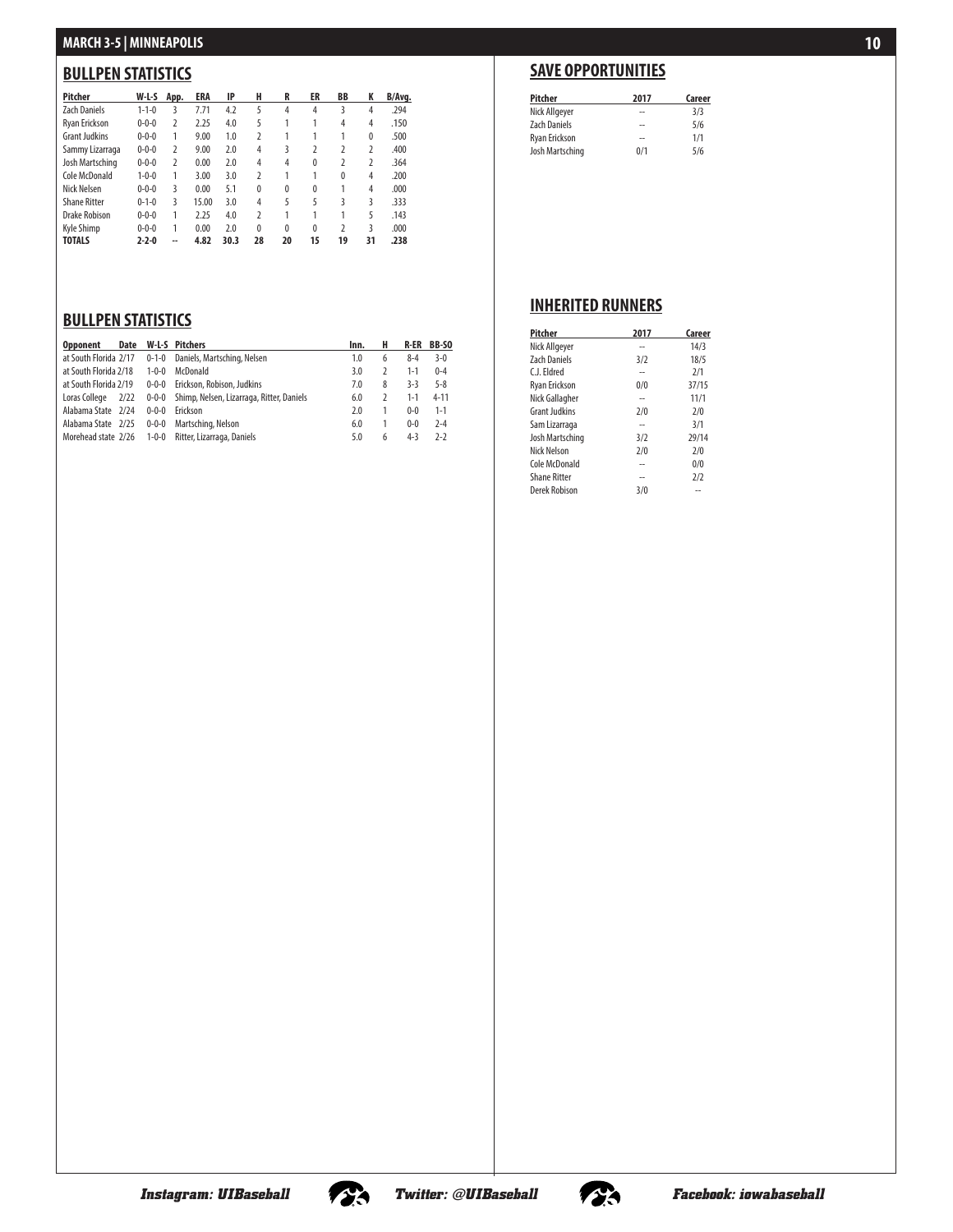#### **CAREER HIGHS**

| 1 - Mason McCoy      |                                         |
|----------------------|-----------------------------------------|
|                      |                                         |
|                      |                                         |
| RBIs                 | 6 vs. Air Force, 4/13/16                |
|                      |                                         |
| 2 - Zach Daniels     |                                         |
|                      |                                         |
|                      |                                         |
|                      | RBIs 4 vs. Northwestern College, 3/8/16 |
|                      |                                         |
|                      |                                         |
| 3 - Matt Hoeg        |                                         |
|                      |                                         |
|                      |                                         |
|                      |                                         |
|                      |                                         |
| 4 - Mitchell Boe     |                                         |
|                      |                                         |
|                      |                                         |
|                      |                                         |
|                      |                                         |
| 5 - Tyler Cropley    |                                         |
|                      |                                         |
|                      |                                         |
|                      |                                         |
| 6 - Justin Jenkins   |                                         |
|                      |                                         |
|                      |                                         |
| RBIs                 | N/A                                     |
|                      |                                         |
| 7 - Grant Judkins    |                                         |
|                      | Hits N/A                                |
|                      |                                         |
|                      |                                         |
|                      | N/A                                     |
|                      |                                         |
|                      |                                         |
|                      |                                         |
| 8 - Luke Farley      |                                         |
|                      |                                         |
|                      |                                         |
|                      |                                         |
| 9 - Ben Norman       |                                         |
|                      |                                         |
|                      |                                         |
|                      |                                         |
|                      |                                         |
| 10 - Derek Lieurance |                                         |
|                      |                                         |
| Strikeouts           |                                         |
|                      |                                         |
| 11 - Cole McDonald   |                                         |
|                      |                                         |
|                      |                                         |
|                      |                                         |
| 12 - Nick Nelsen     |                                         |
|                      |                                         |
|                      |                                         |
| 14 - Corbin Woods    |                                         |
|                      |                                         |
|                      |                                         |
|                      |                                         |
|                      |                                         |
| 16 - Zach Fricke     |                                         |
|                      |                                         |
|                      |                                         |
|                      |                                         |

| 17 - Josh Martshing  |                                              |
|----------------------|----------------------------------------------|
|                      |                                              |
|                      | Strikeouts 5 vs. Kansas, 4/9/13              |
| 18 - Shane Ritter    |                                              |
|                      |                                              |
|                      |                                              |
|                      |                                              |
| 19 - Adam LaRock     |                                              |
|                      | Hits N/A<br>N/A                              |
|                      | N/A                                          |
|                      |                                              |
| 20 - Austin Guzzo    |                                              |
|                      |                                              |
|                      |                                              |
|                      |                                              |
| 23 - Kyle Crowl      |                                              |
|                      |                                              |
|                      |                                              |
|                      |                                              |
|                      |                                              |
| 24 - Nick Allgeyer   |                                              |
|                      |                                              |
|                      |                                              |
| 26 - Elijah Wood     |                                              |
|                      | Innings N/A                                  |
|                      | Strikeouts N/A                               |
| 28 - Chris Whelan    |                                              |
|                      | 3, vs. Morehead State, 2/26/17               |
|                      | Runs 1, 4X, last vs. Morehead State, 2/26/17 |
|                      |                                              |
| 29 - Sammy Lizarraga |                                              |
|                      |                                              |
|                      |                                              |
|                      |                                              |
| 30 - Nick Gallagher  |                                              |
|                      |                                              |
|                      |                                              |
| 32 - Sam Norman      |                                              |
| Innings              | N/A                                          |
|                      | N/A                                          |
| 33 - C.J. Eldred     |                                              |
|                      |                                              |
|                      |                                              |
|                      |                                              |
| 34 - Cole Pennock    |                                              |
|                      | Innings N/A                                  |
|                      | Strikeouts N/A                               |
| 35 - Jake Adams      |                                              |
|                      |                                              |
|                      |                                              |
|                      |                                              |
| 37 - Kace Massner    |                                              |
|                      |                                              |
|                      | N/A<br><b>Runs Runs <i>Runs Runs</i></b>     |
|                      | RBIs N/A                                     |
|                      |                                              |
| 41 - Ryan Erickson   |                                              |
|                      | Strikeouts 5 vs. Cincinnati, 2/27/15         |
|                      |                                              |

**42 - Drake Robison** Innings \_\_\_\_\_\_\_\_\_\_\_\_\_ 4.0, 2X, vs. Morehead State, 2/26/17  $\_$ 5 at South Florida, 2/19/17 **44 - Robert Neustrom** 13, 7X, last vs. Maryland, 5/28/16 Runs\_\_\_\_\_\_\_\_\_\_\_\_\_\_\_\_\_ 2, 4X, last at Penn State, 5/20/16  $\frac{1}{2}$  4 vs. Northern Illinois, 3/29/16 **45 - Kyle Shimp** 1011 2.0 vs. Loras College, 2/22/17 Strikeouts \_\_\_\_\_\_\_\_\_\_\_\_\_\_\_\_ 3 vs. Loras College, 2/22/17



*Instagram: UIBaseball Twitter: @UIBaseball Facebook: iowabaseball*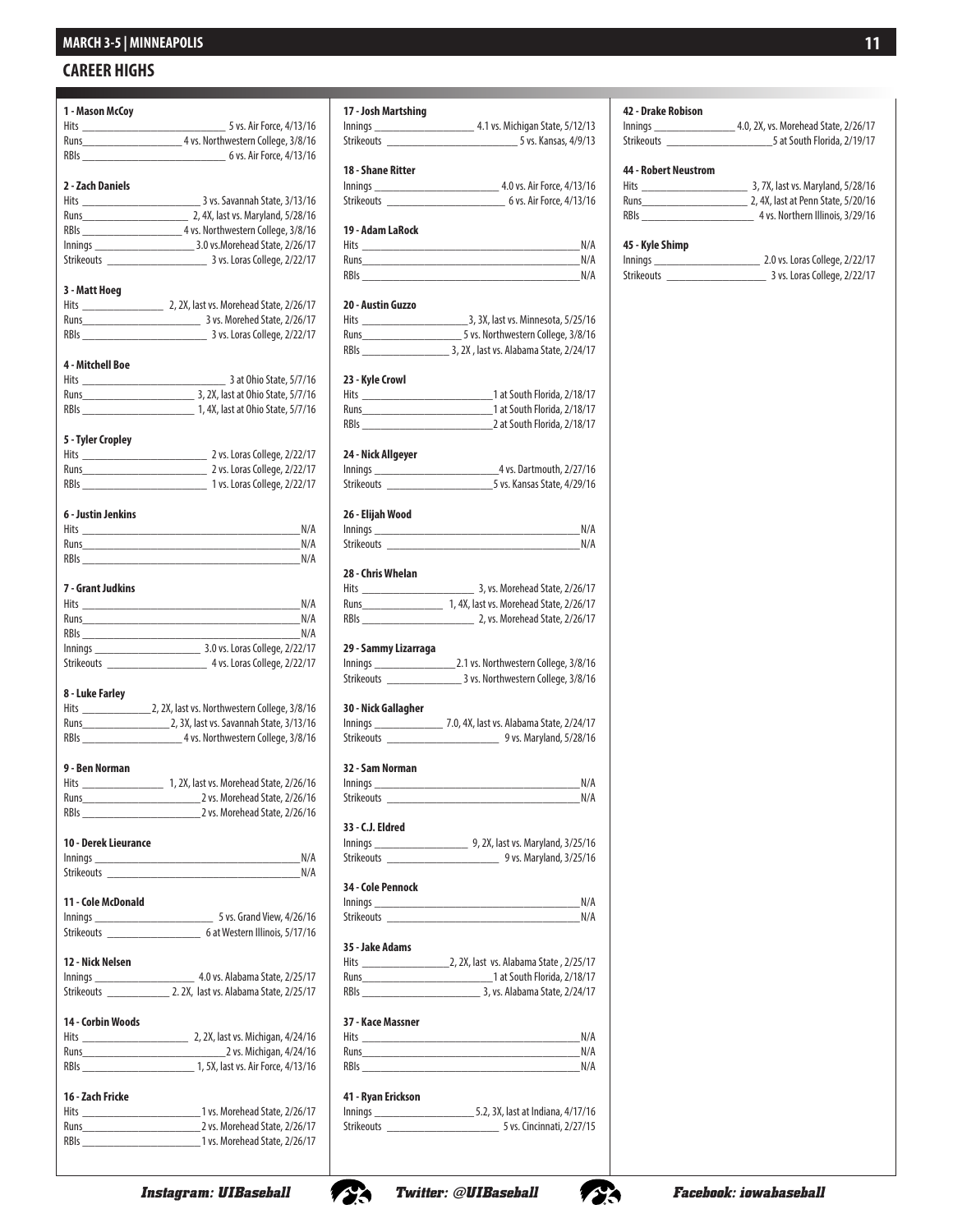#### **Overall Statistics for IOWA (as of Feb 26, 2017) (All games Sorted by Batting avg) 2017 IOWA BASEBALL OVERALL STATISTICS**

| Player              |      | avg gp-gs      | ab  |          | h  | $2b$ 3 $b$ hr |          |          | rbi           |    | tb sig% | bb hp                     |          |    | so gdp       | ob%   |             |                | sf sh sb-att | po             | a           | e fid%                 |
|---------------------|------|----------------|-----|----------|----|---------------|----------|----------|---------------|----|---------|---------------------------|----------|----|--------------|-------|-------------|----------------|--------------|----------------|-------------|------------------------|
| 1 McCoy, Mason      | .407 | $7 - 7$        | 27  | 8        | 11 | 3.            |          |          |               | 19 | .704    | 4                         |          | 2  | 0            | .500  | 0           | 0              | $2 - 2$      | 14             | 25          | 2.951                  |
| 44 Neustrom, Robert | .379 | $7 - 7$        | 29  | 3        | 11 |               |          |          | 4             | 15 | .517    | $\mathsf{2}^{\mathsf{1}}$ | 0        | 4  | O            | .419  | $\mathbf 0$ | 0              | $1 - 1$      | 11             | $\Omega$    | 0 1.000                |
| 28 Whelan, Chris    | .286 | $7 - 7$        | 21  | 4        | 6  | 3             |          | 0        | 2             | 9  | .429    | 5.                        |          | 6  |              | .444  | 0           | 0              | $2 - 2$      | 9              | 1           | 0 1.000                |
| 35 Adams, Jake      | .231 | $7 - 7$        | 26  | 3        | 6  | 0             |          |          |               | 12 | .462    | 5.                        | 0        | 6  | 2            | .355  | 0           | 0              | $1 - 1$      | 65             | 3           | $2^{\circ}$<br>.971    |
| 5 Cropley, Tyler    | .167 | $7 - 7$        | 24  | 6        | 4  | 0             | $\Omega$ | 0        | 2             | 4  | .167    | 3                         |          | 8  | 0            | .286  | 0           | 0              | $0 - 0$      | 55             | 2           | .983<br>$\mathbf{1}$   |
| 7 Judkins, Grant    | .500 | $2 - 0$        | 2   | $\Omega$ |    |               |          |          | 0             |    | .500    |                           | $\Omega$ |    | <sup>0</sup> | .500  | $\Omega$    | O              | $0 - 0$      | 0              | 0           | $\Omega$<br>.000       |
| 3 Hoeg, Matt        | .368 | $6 - 4$        | 19  | 4        |    |               |          | $\Omega$ | 5             | 12 | .632    |                           | $\Omega$ | 4  |              | .400  | 0           | 0              | $0 - 1$      | 1              | 12          | 0 1.000                |
| 8 Farley, Luke      | .250 | $4 - 1$        | 4   | 0        |    | 0             |          | 0        | 0             |    | .250    |                           | 0        | 3  | 0            | .400  | 0           | 0              | $0 - 1$      | 0              | $\Omega$    | $\Omega$<br>.000       |
| 16 Fricke, Zach     | .200 | $4 - 1$        | 5   | 2        |    |               |          |          |               |    | .400l   | 2                         | 0        | 2  | 0            | .429  | 0           | 0              | $0 - 0$      | 1              | $\mathbf 0$ | 0 1.000                |
| 14 Woods, Corbin    | .200 | $4 - 1$        | 5   | 3        |    |               |          | $\Omega$ | 0             |    | .200l   |                           | $\Omega$ |    | 0            | .3331 | 0           | 0              | $0 - 0$      | 1              | 0           | 0, 1.000               |
| 9 Norman, Ben       | .154 | $6 - 3$        | 13  |          |    |               |          |          | 3             | 3  | .231    |                           | $\Omega$ | 3  | 0            | .214  | 0           | 0              | $2 - 2$      | 8              | $\Omega$    | 0, 1,000               |
| 20 Guzzo, Austin    | .118 | $7 - 5$        | 17  | 3        | 2  | U             |          |          | 4             | 5  | .294    | 5.                        | 0        | 8  | O            | .318  | $\Omega$    | 0              | $1 - 1$      | $\overline{2}$ | $\Omega$    | 0 1.000                |
| 4 Boe, Mitchell     | .100 | $7 - 7$        | 20  | 3        | 2  | 0             | 0        | $\Omega$ | $\mathcal{P}$ |    | .100    | $\overline{7}$            | $\Omega$ | 3  | 0            | .321  |             | 1              | $0 - 0$      | 8              | 18          | 0, 1,000               |
| 23 Crowl, Kyle      | .091 | $5 - 3$        | 11  |          |    | 0             |          |          | 2             | 4  | .364    | $\Omega$                  | 0        | 5  |              | .091  | $\Omega$    | 0              | $0 - 0$      | 0              | 6           | 0 1.000                |
| 6 Jenkins, Justin   | .000 | $5 - 3$        | 6   |          | 0  |               |          |          | 0             | 0  | .000    | $\mathbf{2}$              | $\Omega$ |    | 0            | .250  | 0           | 0              | $0 - 0$      | 6              |             | 0 1.000                |
| 2 Daniels, Zach     | .000 | $1 - 0$        | 0   | 0        | 0  | 0             |          | 0        | 0             | 0  | .000    | 0                         | 0        | 0  | 0            | .000  | 0           | 0              | $0-0$        | 0              |             | 0 1.000                |
| <b>Totals</b>       | .245 | $\overline{7}$ | 229 | 42       | 56 | 12            |          | 6        | 39            | 90 | .393    | 39                        | 3        | 57 | 5            | .360  |             |                | $9 - 11$     | 183            | 73          | $7^{\circ}$<br>.973    |
| Opponents           | .251 | $\overline{7}$ | 231 | 31       | 58 | 10            |          |          | 29            | 83 | .359    | 27                        | 5        | 57 | 9            | .342  |             | $\overline{2}$ | $4 - 5$      | 180            | 55          | $\overline{7}$<br>.971 |

Record: 4-3 Home: 1-0 Away: 1-2 Neutral: 2-1 B1G: 0-0

LOB - Team (51), Opp (51). DPs turned - Team (9), Opp (6). Picked off - Whelan 1, Boe 1.

#### **(All games Sorted by Earned run avg)**

| <b>Player</b>       | era   | w-l     | app gs        |                | cq | sho | svl | ip   | h        | r  | er       | bb             | <b>SO</b>      | 2b            | 3b           |              | hr b/avg wp hp bk sfa sha |    |   |              |              |                          |
|---------------------|-------|---------|---------------|----------------|----|-----|-----|------|----------|----|----------|----------------|----------------|---------------|--------------|--------------|---------------------------|----|---|--------------|--------------|--------------------------|
| 30 Gallagher, Nick  | 1.93  | $1 - 0$ | 2             | $\mathcal{P}$  | 0  | 0/0 | 01  | 14.0 | 12       | 3  | 3        | 3              | 11             |               | 0            | 0            | .2351                     | 0  | 0 | 0            |              |                          |
| 42 Robison, Drake   | 4.50  | $0 - 0$ |               | 2 <sub>1</sub> | 0  | 0/0 | 0l  | 8.0  | 9        | 4  | 4        | 3              | 8 <sup>1</sup> | $\mathcal{P}$ |              |              | .273                      | 0  |   | 0            | 0            | $\mathbf 0$              |
|                     |       |         |               |                |    |     |     |      |          |    |          |                |                |               |              |              |                           |    |   |              |              |                          |
| 12 Nelsen, Nick     | 0.00  | $0 - 0$ |               | $3 \quad 0$    | 0  | 0/0 | 01  | 5.1  | 0        | 0  | $\Omega$ | 1              | 41             | $\Omega$      | $\Omega$     | $\Omega$     | .000l                     | n. |   | 0            | $\Omega$     | $\Omega$                 |
| 45 Shimp, Kyle      | 0.00  | $0 - 0$ |               |                | 0  | 0/0 | ΩI  | 2.0  | $\Omega$ | 0  | 0        | 2              |                | $\Omega$      |              |              | .000l                     |    |   |              |              | 0                        |
| 17 Martsching, Josh | 0.00  | $0 - 0$ | $\mathcal{P}$ | $\Omega$       | 0  | 0/0 | 01  | 2.0  | 4        | 4  | $\Omega$ | $\overline{2}$ |                |               | $\Omega$     |              | .364                      | 0  |   |              | $\Omega$     | 0                        |
| 33 Eldred, CJ.      | 1.50  | $0 - 0$ |               |                | 0  | 0/0 | ΩI  | 6.0  | 3        |    |          | 0              | 4              | $\Omega$      |              | $\Omega$     | .150                      | n. |   | <sup>n</sup> | O            | 0                        |
| 41 Erickson, Ryan   | 2.25  | $0 - 0$ |               | 20             | 0. | 0/0 | 0l  | 4.0  | 5.       |    |          | $\overline{4}$ | 4              | $\Omega$      |              |              | .3131                     | 0  |   |              | <sup>0</sup> | 0                        |
| 7 Judkins, Grant    | 2.25  | $1 - 0$ |               |                | 0  | 0/0 | ΩI  | 4.0  | 3        |    |          | $\mathcal{P}$  | 4              |               | <sup>0</sup> | <sup>0</sup> | .200l                     | n. |   |              |              | 0                        |
| 11 McDonald, Cole   | 7.50  | $1 - 1$ |               |                | 0  | 0/0 | 01  | 6.0  | 9        | 5  | 5        | 2              | 8              | $\Omega$      | $\Omega$     |              | .360                      |    |   | <sup>n</sup> | <sup>0</sup> | $\Omega$                 |
| 2 Daniels, Zach     | 7.71  | $1 - 1$ | 3.            | $\Omega$       | n  | 0/0 | 01  | 4.2  | 5        | 4  | 4        | 3              | 4              | <sup>0</sup>  |              |              | .294                      | n. |   |              | <sup>0</sup> |                          |
| 29 Lizarraga, Sammy | 9.00  | $0 - 0$ |               | 2 0            | 0  | 0/0 | ΩI  | 2.0  | 4        | 3  | 2        | $\overline{2}$ |                |               | 0            |              | .400                      |    |   |              |              | 0                        |
| 18 Ritter, Shane    | 15.00 | $0 - 1$ | 3.            |                | 0  | 0/0 | 01  | 3.0  | 4        | 5  | 5        | 3              |                |               | 0            |              | .333                      | 0  |   | 0            | 0            | 0                        |
| Totals              | 3.84  | $4 - 3$ |               | ⇁              | U  | 0/0 | ΩI  | 61.0 | 58       | 31 | 26       | 27             | 57             | 10            | 3            | 3            | .251                      | 3  | 5 |              | $\Omega$     | $\overline{\phantom{a}}$ |
| Opponents           | 5.40  | $3 - 4$ |               |                | U  | 1/1 |     | 60.0 | 56       | 42 | 36       | 39             | 57             | 12            |              |              | .245                      |    |   |              |              |                          |

PB - Team (1), Guzzo 1, Opp (2). Pickoffs - Team (0), Opp (2). SBA/ATT - Cropley (3-4), Nelsen (1-1), McDonald (0-1), Daniels (1-1), Lizarraga (1-1), Judkins (1-1), Fricke (1-1).





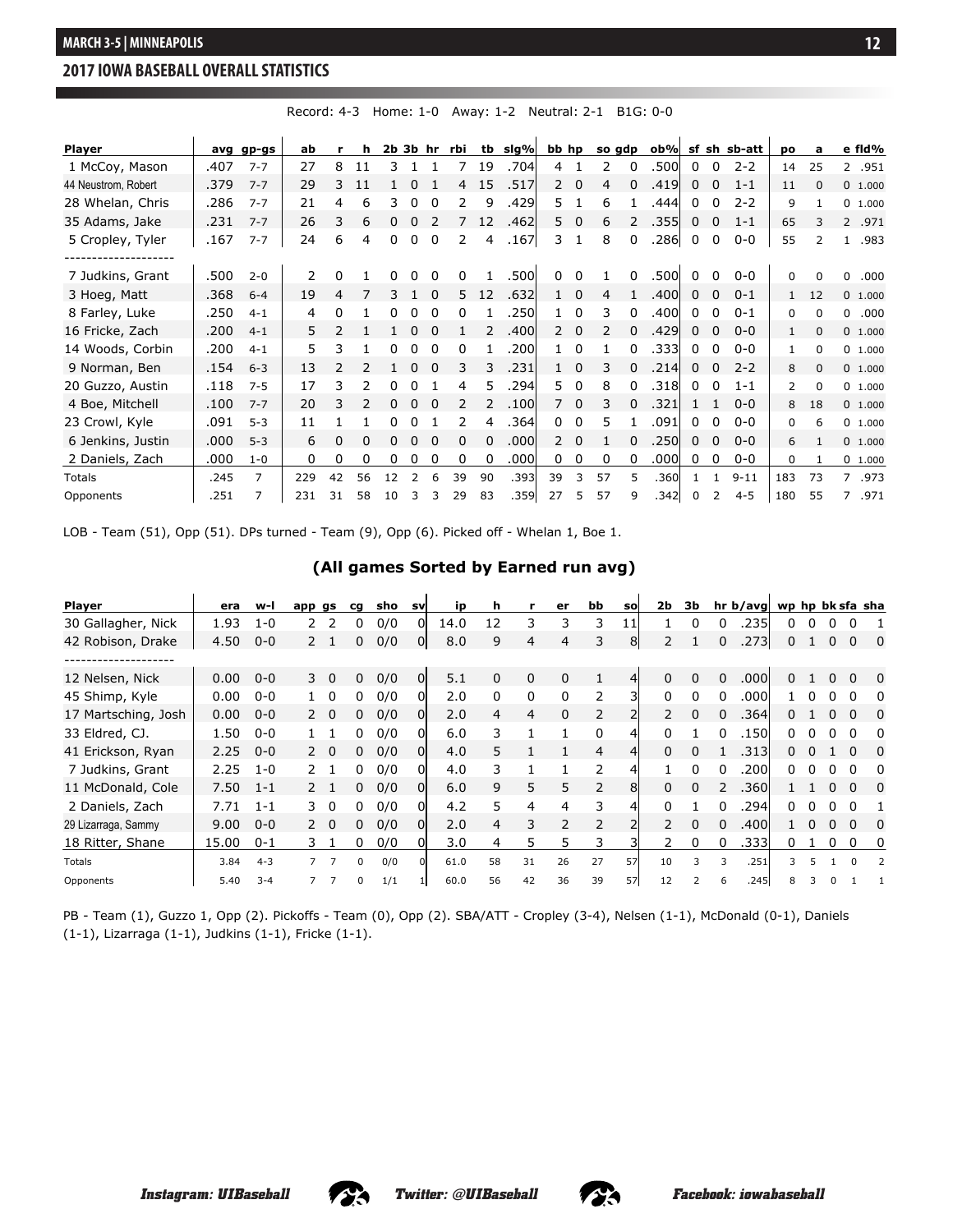### **2017 IOWA BASEBALL CAREER STATS**

|                                                     |                                 |                                                     |                                                   |                                       |                     |              |                           |                                                   |                   |                                                                |                   |                                     |                                     |                     |                                           |                        |                                                   |            |               | $285 - 2000$            |                                         |                                        |                  |            |                  |                                   |
|-----------------------------------------------------|---------------------------------|-----------------------------------------------------|---------------------------------------------------|---------------------------------------|---------------------|--------------|---------------------------|---------------------------------------------------|-------------------|----------------------------------------------------------------|-------------------|-------------------------------------|-------------------------------------|---------------------|-------------------------------------------|------------------------|---------------------------------------------------|------------|---------------|-------------------------|-----------------------------------------|----------------------------------------|------------------|------------|------------------|-----------------------------------|
|                                                     |                                 |                                                     |                                                   |                                       | ᆂ                   |              | ឌ                         | 폸                                                 | 끊                 | 멺                                                              | 흉                 | ဒိ                                  | inAtt                               |                     | ခု-၁<br>မြ                                |                        |                                                   |            |               |                         |                                         |                                        |                  |            |                  |                                   |
| McCoy,<br>Mason                                     |                                 |                                                     |                                                   |                                       | $=$ $=$ $=$ $=$ $=$ |              | $\circ \omega - \omega$   |                                                   |                   | 40000                                                          |                   | $\alpha$ $\alpha$ $\alpha$ $\alpha$ | 2-2<br>2-2<br>2-2                   |                     | $63-63$                                   |                        |                                                   |            |               |                         |                                         |                                        |                  |            |                  |                                   |
| Neustrom, Rober                                     |                                 |                                                     |                                                   |                                       |                     |              | $\circ$                   |                                                   |                   |                                                                |                   |                                     |                                     |                     |                                           |                        |                                                   |            |               |                         |                                         |                                        |                  |            |                  |                                   |
| Whelan, Chris                                       |                                 |                                                     |                                                   |                                       |                     |              |                           |                                                   | 401               |                                                                |                   |                                     |                                     |                     |                                           |                        |                                                   |            |               |                         |                                         |                                        |                  |            |                  |                                   |
| 28 Whelan, Chris<br>35 Adams, Jake                  |                                 |                                                     |                                                   |                                       |                     |              |                           | $-0$ $\sim$                                       |                   |                                                                | ⊸⊂⊸⊂              |                                     |                                     |                     |                                           |                        |                                                   |            |               |                         |                                         |                                        |                  |            |                  |                                   |
| ပာ<br>Cropley, Tyler                                | $\frac{145}{25582225}$          | 2<br>22222 <mark>06</mark><br>22222 <mark>06</mark> | <b>영</b> 성정성성                                     | $\mathbf{K}$  თ $\omega$ 4 $\omega$ დ |                     |              |                           |                                                   |                   |                                                                |                   |                                     |                                     |                     | $222$<br>$222$<br>$222$<br>$222$<br>$222$ | <b>ส</b> ์8្រីន៍ 2 និង | $\mathbf{K}$   გე $\boldsymbol{\mathcal{C}}$ 4 ოდ |            | ு∞ஃ⊫          |                         | <u>៰៷៰៷</u> ៰ឣ៓៓                        | $\frac{1}{2}$ 는 있 $\sim$ $\sim$ $\sim$ | ៳៙៙ <i>៰</i> ៰៰៷ |            | ෙගේ සමු ප        | <b>ვი</b><br>სასელება<br>ჯევას ქე |
| Judkins, Grant                                      |                                 |                                                     |                                                   |                                       |                     |              |                           |                                                   |                   |                                                                |                   |                                     |                                     |                     |                                           |                        |                                                   |            |               |                         |                                         |                                        |                  |            |                  |                                   |
| ယ<br>. Matt                                         |                                 |                                                     |                                                   |                                       |                     |              |                           |                                                   |                   |                                                                |                   |                                     |                                     |                     |                                           |                        |                                                   |            |               |                         |                                         |                                        |                  |            |                  |                                   |
| $\infty$<br>Farley, Luke                            |                                 |                                                     |                                                   |                                       |                     |              |                           |                                                   |                   |                                                                |                   |                                     |                                     |                     |                                           |                        |                                                   |            |               |                         |                                         |                                        |                  |            |                  |                                   |
| $\overline{\sigma}$<br>Fricke, Zach                 |                                 | というじょうじょうしょう                                        | 2000 125599462                                    | 0402828840万1                          |                     |              | owoooo-o-owo<br>∞∾∞°°°°°° | $\omega$ olo $\rightarrow$ o $\rightarrow$ oooooo | ono-ow4uuo 38     | $\rightarrow$ $\rightarrow$ $\rightarrow$ $\rightarrow$ $\sim$ | 000000000000      |                                     | 99972999779                         | 88886658888         |                                           | ៰៑៷ឨ៝៝៝៝៝៝៰៶៷៓៓ឨ៰៷     | 045000000000000                                   |            | $-5.5 - 5.08$ | $0 0 1 1 0 1 0 0 0 0 0$ | $000 - 0000 - 0$<br>$0 - 0 - 0 - 0 - 0$ | $0.54 - 0.08$                          | $0 - 208 - 880$  | OOONOWONOO | - តាំងយូតូមា     | 00-00000000<br>0-000000000        |
| 14 Woods, Corbin                                    |                                 |                                                     |                                                   |                                       |                     |              |                           |                                                   |                   |                                                                |                   |                                     |                                     |                     |                                           |                        |                                                   |            |               |                         |                                         |                                        |                  |            |                  |                                   |
| $\circ$<br>Norman, Ben                              |                                 |                                                     |                                                   |                                       |                     |              |                           |                                                   |                   |                                                                |                   |                                     |                                     |                     |                                           |                        |                                                   |            |               |                         |                                         |                                        |                  |            |                  |                                   |
| Guzzo, Austir                                       |                                 |                                                     |                                                   |                                       |                     |              |                           |                                                   |                   |                                                                |                   |                                     |                                     |                     |                                           |                        |                                                   |            |               |                         |                                         |                                        |                  |            |                  |                                   |
| Boe, Mitchel                                        |                                 |                                                     |                                                   |                                       | $890 - NNN -$       |              |                           |                                                   |                   | Larougus                                                       |                   |                                     |                                     |                     |                                           |                        |                                                   |            |               |                         |                                         |                                        |                  |            |                  |                                   |
| Crowl, Kyle                                         |                                 |                                                     |                                                   |                                       |                     |              |                           |                                                   |                   |                                                                |                   |                                     |                                     |                     |                                           |                        |                                                   |            |               |                         |                                         |                                        |                  |            |                  |                                   |
| Jenkins, Justin                                     |                                 |                                                     |                                                   |                                       |                     |              |                           |                                                   |                   |                                                                |                   |                                     |                                     |                     |                                           |                        |                                                   |            |               |                         |                                         |                                        |                  |            |                  |                                   |
| <b>Totals</b>                                       |                                 |                                                     |                                                   |                                       |                     |              |                           |                                                   |                   |                                                                |                   |                                     |                                     |                     |                                           |                        |                                                   |            |               |                         |                                         |                                        |                  |            |                  |                                   |
| Opponents                                           |                                 |                                                     |                                                   |                                       |                     |              |                           |                                                   |                   |                                                                |                   |                                     | 일국                                  |                     |                                           |                        |                                                   |            |               |                         |                                         |                                        |                  |            |                  |                                   |
|                                                     |                                 |                                                     |                                                   |                                       |                     |              |                           |                                                   |                   |                                                                |                   |                                     | All games Sorted by Earned run avg) |                     |                                           |                        |                                                   |            |               |                         |                                         |                                        |                  |            |                  |                                   |
|                                                     |                                 |                                                     |                                                   | န္တ                                   |                     | <b>Sho</b>   | <b>SEASON</b><br>Sv       | ᠊ᠣ                                                |                   |                                                                |                   |                                     | ပိ                                  | ERA                 |                                           |                        |                                                   |            |               | CAREER<br>SV            |                                         |                                        |                  |            |                  |                                   |
| Player<br>30 Gallagher, <sup>N</sup><br><b>Nick</b> | $\frac{12}{38}$                 | 오 <u>위</u> 는                                        | ಕ್ರೆಸ್ ಸ                                          | ∸ N                                   | ခြေ                 | 00           | $\circ$                   |                                                   | ত⊠≖               | ⊏∣ω ⊣                                                          | ᄆᆈᆹᇯ              | ᇜᇝᇝ                                 |                                     | $\frac{2.40}{4.50}$ | င္ ဖု∣ <b>≲</b><br>၁ ္တု−                 |                        | ″≍¦ຮ                                              | ခြင်္စ     | ႜႜႜႜႝၘၘ       | $\circ$                 |                                         | ധി≖                                    | ᄝᅇᆞ              | 메이         |                  | ∞ఇ∣న                              |
| 42<br>Robison, Drake                                |                                 |                                                     |                                                   |                                       |                     |              |                           | $\frac{4.0}{8.0}$                                 |                   |                                                                |                   |                                     | $\infty$ $\overline{\phantom{0}}$   |                     |                                           |                        |                                                   |            |               |                         | $\frac{972}{8.0}$                       |                                        |                  |            | <b>⊞</b> ಜ ದ     |                                   |
| $\overline{\sim}$<br>Nelsen,<br>Nick                | 00.00                           |                                                     |                                                   |                                       |                     |              |                           |                                                   |                   |                                                                |                   |                                     |                                     | ä                   |                                           |                        |                                                   |            |               |                         |                                         |                                        |                  |            |                  |                                   |
| ਨੰ<br>Shimp, Kyle                                   |                                 |                                                     |                                                   |                                       |                     |              |                           |                                                   |                   | $\overline{O}$ $\overline{O}$                                  | $\rightarrow$ 000 |                                     |                                     |                     |                                           |                        |                                                   |            |               |                         |                                         |                                        |                  |            |                  |                                   |
| Martsching,<br>ost                                  |                                 |                                                     |                                                   |                                       |                     |              |                           |                                                   |                   |                                                                |                   |                                     |                                     |                     |                                           |                        |                                                   |            |               |                         |                                         |                                        |                  |            |                  |                                   |
| Eldred, CJ.                                         |                                 |                                                     |                                                   |                                       |                     |              |                           |                                                   |                   |                                                                |                   |                                     |                                     |                     |                                           |                        |                                                   |            |               |                         |                                         |                                        |                  |            |                  |                                   |
| Erickson, Ryar                                      |                                 |                                                     |                                                   |                                       |                     |              |                           |                                                   |                   |                                                                |                   |                                     |                                     |                     |                                           |                        |                                                   |            |               |                         |                                         |                                        |                  |            |                  |                                   |
| Judkins, Grant                                      |                                 |                                                     |                                                   |                                       |                     |              |                           |                                                   |                   |                                                                |                   |                                     |                                     |                     |                                           |                        |                                                   |            |               |                         |                                         |                                        |                  |            |                  |                                   |
| McDonald, Cole                                      |                                 |                                                     |                                                   |                                       |                     |              |                           |                                                   |                   |                                                                |                   |                                     |                                     |                     |                                           |                        |                                                   |            |               |                         |                                         |                                        |                  |            |                  |                                   |
| 8 ∾<br>Dani<br>llels,<br>, Zach                     |                                 |                                                     |                                                   |                                       |                     |              |                           |                                                   |                   |                                                                |                   |                                     |                                     |                     |                                           |                        |                                                   |            |               |                         |                                         |                                        |                  |            |                  |                                   |
| 8 Ritter, Shane<br>izarraga, Sammy                  | 001010120936<br>000101010001010 | 2811288888                                          | $\omega \sim \omega \sim \omega \sim \omega \sim$ | -00--0-000                            | oo ooooooooo        | - 0000000000 | - 0000000000              | 0.010044040400                                    | 8.8 - 20000000000 | $  \sim$ $+$ $\sim$ $-$                                        | $- - 040000$      | ៵៷៲៰៷៰៷៷៷៰៷៷៹                       | 4324448423万00                       |                     | 00196199119<br>004820222                  | 202023478              | $004\overline{w}$ $000$                           | OOOOOONOOO | 0000000000    | 00000000000             |                                         | $8338988900$                           | $002400 + 4040$  |            | → ហាងបួន្នបុ∞⊢១៑ | 4w82842552                        |
| Totals                                              |                                 |                                                     |                                                   |                                       |                     |              |                           |                                                   |                   |                                                                |                   |                                     |                                     |                     |                                           |                        |                                                   |            |               |                         |                                         |                                        |                  |            |                  |                                   |
| Opponents                                           |                                 | 4 4<br>4 4                                          |                                                   |                                       |                     |              |                           | 81.0<br>0.0                                       |                   | 37<br>22                                                       |                   |                                     |                                     |                     |                                           |                        |                                                   |            |               |                         |                                         |                                        |                  |            |                  |                                   |
|                                                     |                                 |                                                     |                                                   |                                       |                     |              |                           |                                                   |                   |                                                                |                   |                                     |                                     |                     |                                           |                        |                                                   |            |               |                         |                                         |                                        |                  |            |                  |                                   |

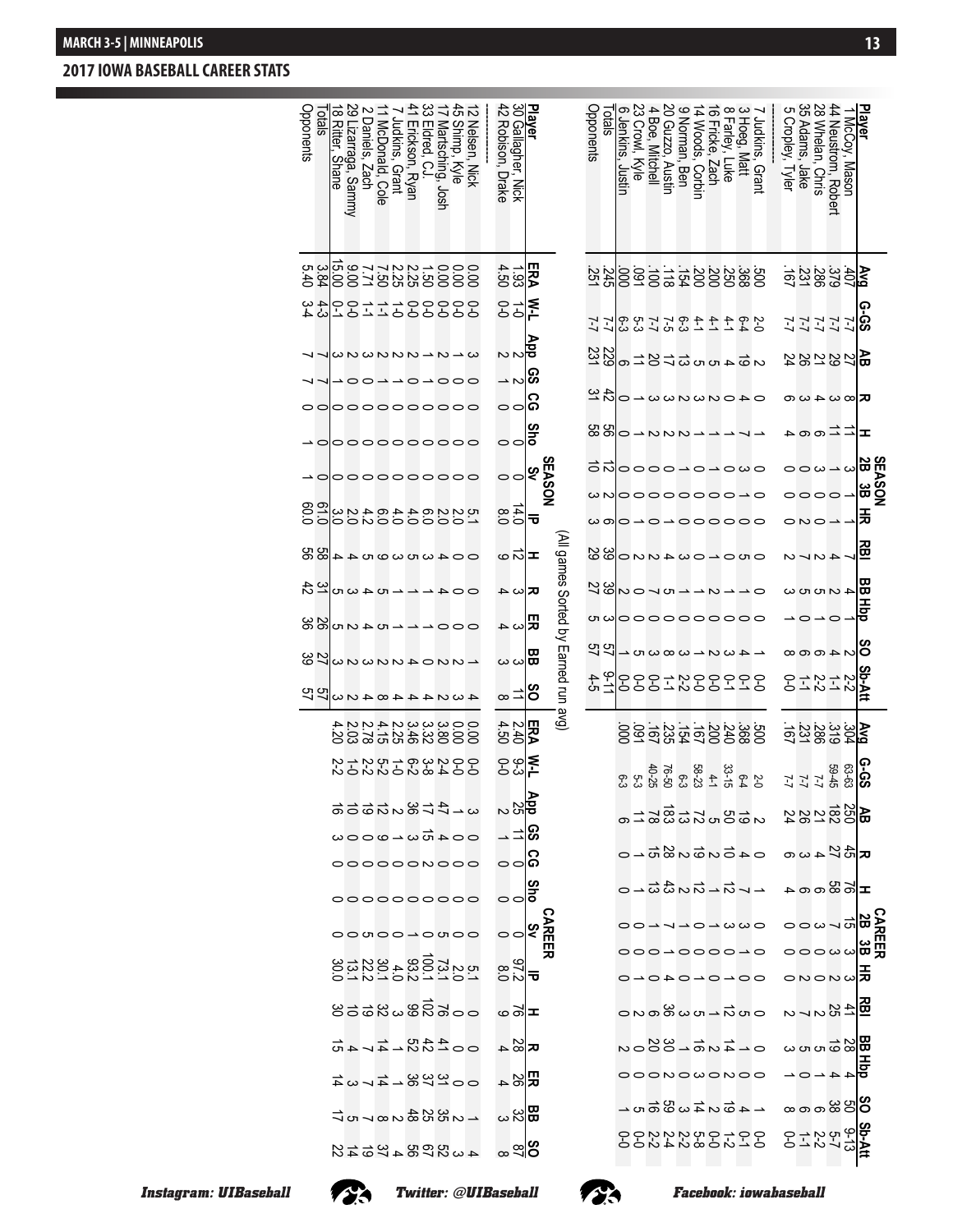#### **Games Summary for IOWA (as of Feb 26, 2017) 2017 IOWA BASEBALL GAME SUMMARY**

| <b>Score by innings</b><br>IOWA<br>Opponents                                                                                  |              |                                                                 | 1<br>4<br>7                                                                                                                          | $\begin{array}{c}\n 2 \\  8 \\  3\n \end{array}$ | 3<br>4<br>4                                                                                | 4<br>$\pmb{0}$<br>0 | $\begin{array}{c} 5 \\ 7 \\ 2 \end{array}$ | $\begin{array}{c} 6 \\ 3 \\ 2 \end{array}$ | 7<br>6<br>3 | 8<br>8<br>10                            | 9<br>2<br>0                                                                                                           | <b>Total</b><br>42<br>31 |                                                                                                                                                                         |                                   |
|-------------------------------------------------------------------------------------------------------------------------------|--------------|-----------------------------------------------------------------|--------------------------------------------------------------------------------------------------------------------------------------|--------------------------------------------------|--------------------------------------------------------------------------------------------|---------------------|--------------------------------------------|--------------------------------------------|-------------|-----------------------------------------|-----------------------------------------------------------------------------------------------------------------------|--------------------------|-------------------------------------------------------------------------------------------------------------------------------------------------------------------------|-----------------------------------|
|                                                                                                                               |              | Record when                                                     |                                                                                                                                      |                                                  |                                                                                            |                     |                                            |                                            |             |                                         |                                                                                                                       |                          |                                                                                                                                                                         |                                   |
|                                                                                                                               |              | Non-Conference                                                  | Overall<br>Conference<br>Home games<br>Away games<br>Neutral site<br>Day games<br>Night games<br>vs Left starter<br>vs Right starter |                                                  | 4-3<br>0-0<br>4-3<br>$1 - 0$<br>1-2<br>$2 - 1$<br>$3 - 2$<br>$1 - 1$<br>$2 - 0$<br>$2 - 3$ |                     |                                            |                                            |             |                                         | After 6 leading<br>trailing<br>tied<br>After 7 leading<br>trailing<br>……. tied<br>After 8 leading<br>trailing<br>tied |                          | 4-1<br>$0 - 2$<br>0-0<br>3-1<br>0-2<br>$1 - 0$<br>$3 - 0$<br>$0 - 3$<br>$1 - 0$                                                                                         |                                   |
|                                                                                                                               |              |                                                                 | 1-Run games<br>2-Run games<br>5+Run games<br>Extra innings                                                                           |                                                  | 0-1<br>$1 - 0$<br>3-2<br>0-0                                                               |                     |                                            |                                            |             | Hit 0 home runs<br>2+ home runs         | 1 home run                                                                                                            |                          | $2 - 2$<br>0-1<br>$2 - 0$                                                                                                                                               |                                   |
|                                                                                                                               |              | Scoring 0-2 runs                                                | Shutouts                                                                                                                             |                                                  | 0-1<br>0-1                                                                                 |                     |                                            |                                            |             | Opponent 0 home runs<br>1 home run      | 2+ HRs                                                                                                                |                          | 3-1<br>$1 - 2$<br>0-0                                                                                                                                                   |                                   |
|                                                                                                                               |              |                                                                 | 3-5 runs<br>$\ldots$ $6-9$ runs<br>10+ runs                                                                                          |                                                  | 1-2<br>$2 - 0$<br>$1 - 0$                                                                  |                     |                                            |                                            |             |                                         | Made 0 errors<br>1 error<br>$\dots$ 2+ errors                                                                         |                          | 2-1<br>$1 - 1$<br>$1 - 1$                                                                                                                                               |                                   |
|                                                                                                                               |              | Opponent 0-2 runs                                               | 3-5 runs<br>6-9 runs<br>10+ runs                                                                                                     |                                                  | 3-0<br>0-1<br>$1 - 2$<br>$0 - 0$                                                           |                     |                                            |                                            |             | Opp. made 0 errors<br>2+ errors         | 1 error                                                                                                               |                          | $1 - 3$<br>$1 - 0$<br>$2 - 0$                                                                                                                                           |                                   |
|                                                                                                                               |              | Scored in 1st inning<br>Opp. scored in 1st<br>Opp. scores first | Scores first                                                                                                                         |                                                  | $1 - 1$<br>2-1<br>$1 - 1$<br>$3 - 2$                                                       |                     |                                            |                                            |             | Out-hit opponent<br>Out-hit by opponent | Hits are tied                                                                                                         |                          | $3 - 0$<br>$1 - 3$<br>0-0                                                                                                                                               |                                   |
| Record when team scores:<br>Runs<br>W-L                                                                                       | 0<br>0-1     | 1<br>$0 - 0$                                                    | 2<br>$0 - 0$                                                                                                                         | 3<br>$0 - 1$                                     | 4<br>$1 - 1$                                                                               |                     | 5<br>$0 - 0$                               | 6<br>$0 - 0$                               |             | 7<br>$0 - 0$                            | 8<br>$1 - 0$                                                                                                          | 9<br>$1 - 0$             | 10+<br>$1 - 0$                                                                                                                                                          |                                   |
| <b>Record when opponent scores:</b><br>Runs<br>W-L                                                                            | 0<br>$0 - 0$ | 1<br>$1 - 0$                                                    | 2<br>$2 - 0$                                                                                                                         | 3.<br>$0 - 0$                                    | 4<br>0-1                                                                                   |                     | 5<br>0-0                                   | 6<br>$0 - 1$                               |             | 7<br>$1 - 0$                            | 8<br>0-0                                                                                                              | 9<br>0-1                 | 10+<br>$0 - 0$                                                                                                                                                          |                                   |
| Record when leading after:<br>Inn.<br>W-L                                                                                     | 1<br>$1 - 1$ | 2<br>$2 - 1$                                                    | 3<br>$3 - 1$                                                                                                                         | 4<br>$3 - 1$                                     | 5<br>$3 - 1$                                                                               |                     | 6<br>$4 - 1$                               | 7<br>$3 - 1$                               |             | 8<br>$3 - 0$                            |                                                                                                                       | <b>DEFICITS OVERCOME</b> |                                                                                                                                                                         |                                   |
| Record when trailing after:<br>Inn.<br>W-L                                                                                    | 1<br>$2 - 1$ | 2<br>$1 - 2$                                                    | 3<br>$1 - 2$                                                                                                                         | 4<br>$1 - 2$                                     | 5<br>$1 - 2$                                                                               |                     | 6<br>$0 - 2$                               | 7<br>$0 - 2$                               |             | 8<br>$0 - 3$                            |                                                                                                                       |                          | Trailed 1-0 after 1 inning at South Florida (2/18)<br>Trailed 2-0 after 2.5 innings vs. Alabama State (2/24)<br>Trailed 3-0 after 1.5 innings vs. Morehead State (2/26) | Won, 4-2<br>Won, 9-2<br>Won, 14-7 |
| <b>Record when tied after:</b><br>Inn.<br>W-L                                                                                 | 1<br>$1 - 1$ | 2<br>$1 - 0$                                                    | 3<br>$0-0$                                                                                                                           | 4<br>$0-0$                                       | 5<br>$0-0$                                                                                 |                     | 6<br>$0-0$                                 | 7<br>$1 - 0$                               |             | 8<br>$1 - 0$                            |                                                                                                                       | * Walkoff wins           |                                                                                                                                                                         |                                   |
| Current winning streak: 1<br>Longest winning streak: 2<br>Longest losing streak: 1                                            |              |                                                                 |                                                                                                                                      |                                                  |                                                                                            |                     |                                            |                                            |             |                                         |                                                                                                                       |                          |                                                                                                                                                                         |                                   |
| Home attendance : $1312$ ( 1 dates avg =<br>Away attendance : 2969 (6 dates avg =<br>Total attendance: $4281$ ( 7 dates avg = |              |                                                                 |                                                                                                                                      |                                                  |                                                                                            |                     | 494)<br>611)                               | 1312)                                      |             |                                         |                                                                                                                       |                          |                                                                                                                                                                         |                                   |

#### **14**



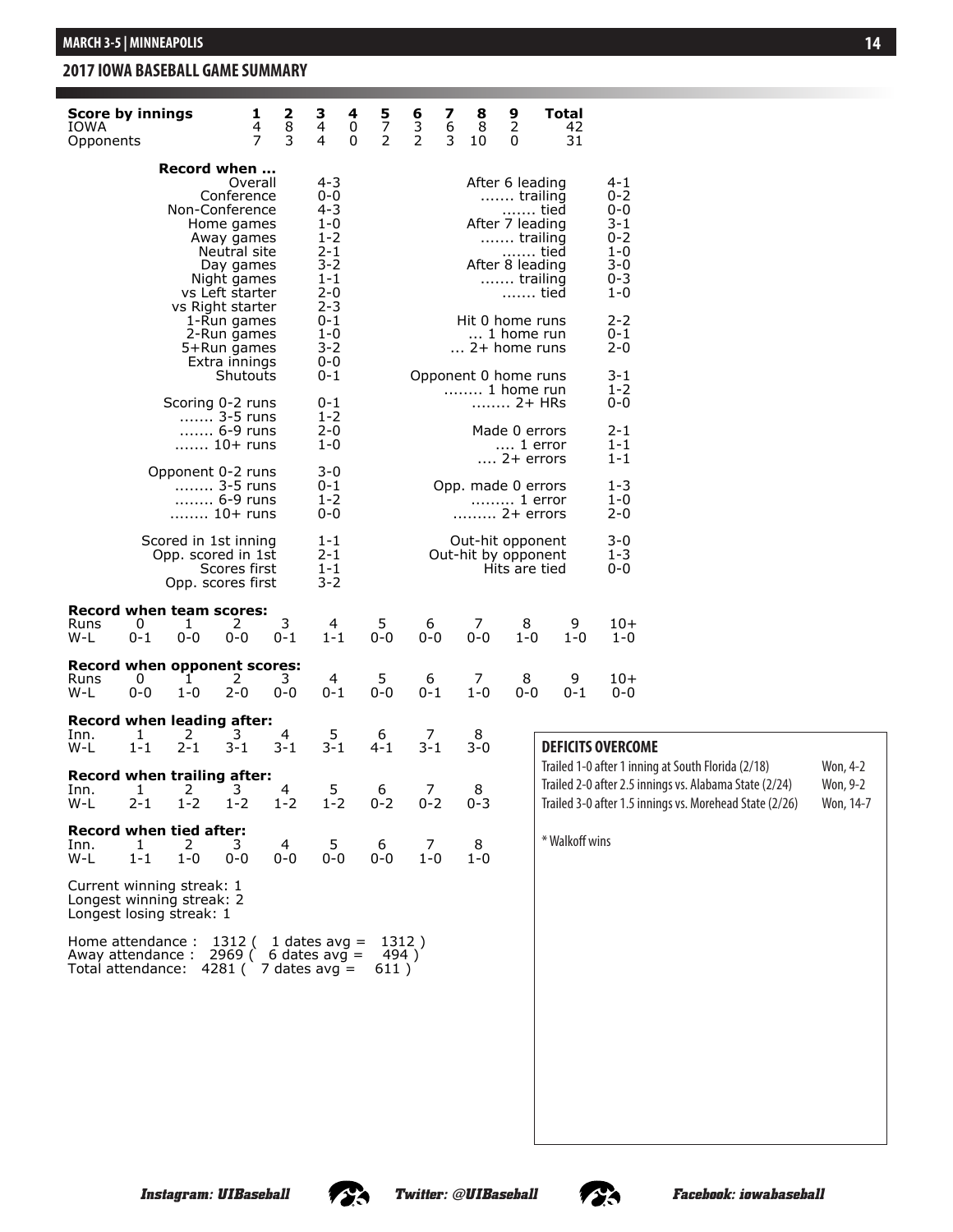#### **Team Game-by-Game for IOWA (as of Mar 01, 2017) 2017 IOWA BASEBALL HITTING STATS**

| Date              | <b>Opponent</b>      | ab  |    | n. | rbi | 2b | 3b | hr | tb | bb | ibb | sb | <b>CS</b> | hbp | sac | sf | gdp | <b>k</b> | po  | а  | е | lob | avg  |
|-------------------|----------------------|-----|----|----|-----|----|----|----|----|----|-----|----|-----------|-----|-----|----|-----|----------|-----|----|---|-----|------|
| Feb 17            | at South Florida     | 31  |    |    |     |    |    |    | 10 | h  |     |    |           |     |     |    |     | 13       | 24  | 12 |   | 5   | .226 |
| Feb 18            | at South Florida     | 34  | 4  | 6  |     |    |    |    | 16 |    |     |    |           |     |     |    |     | 16       |     |    |   | 5   | .200 |
| Feb 19            | at South Florida     | 30  |    | 4  |     |    |    |    | 4  | Δ  |     |    |           |     |     |    |     | 10       | 24  | 9  |   |     | 179  |
| Feb <sub>22</sub> | <b>LORAS COLLEGE</b> | 33  | 8  | 8  | 8   |    |    |    | 10 | 6  |     |    |           |     |     |    |     | 6        | 27  | 4  |   | 8   | .195 |
| Feb 24            | vs Alabama State     | 37  | 9  | 15 | 9   | 4  |    |    | 25 |    |     |    |           |     |     |    |     | ٠h       |     | ١3 |   |     | .242 |
| Feb <sub>25</sub> | vs Alabama State     | 32  |    | 6  |     |    |    |    | 10 | 6  | 0   |    |           |     |     |    |     | 6        | 27  | 8  |   | 8   | .234 |
| Feb 26            | vs Morehead State    | 32  | 14 | 10 |     |    |    |    | 15 | 9  |     |    |           |     |     |    |     |          |     | 16 |   |     | .245 |
| <b>Totals</b>     |                      | 229 | 42 | 56 | 39  | 12 |    |    | 90 | 39 | 0   | 9  |           |     |     |    | 5   | 57       | 183 | 73 |   | 51  | .245 |

**2017 Iowa Baseball**



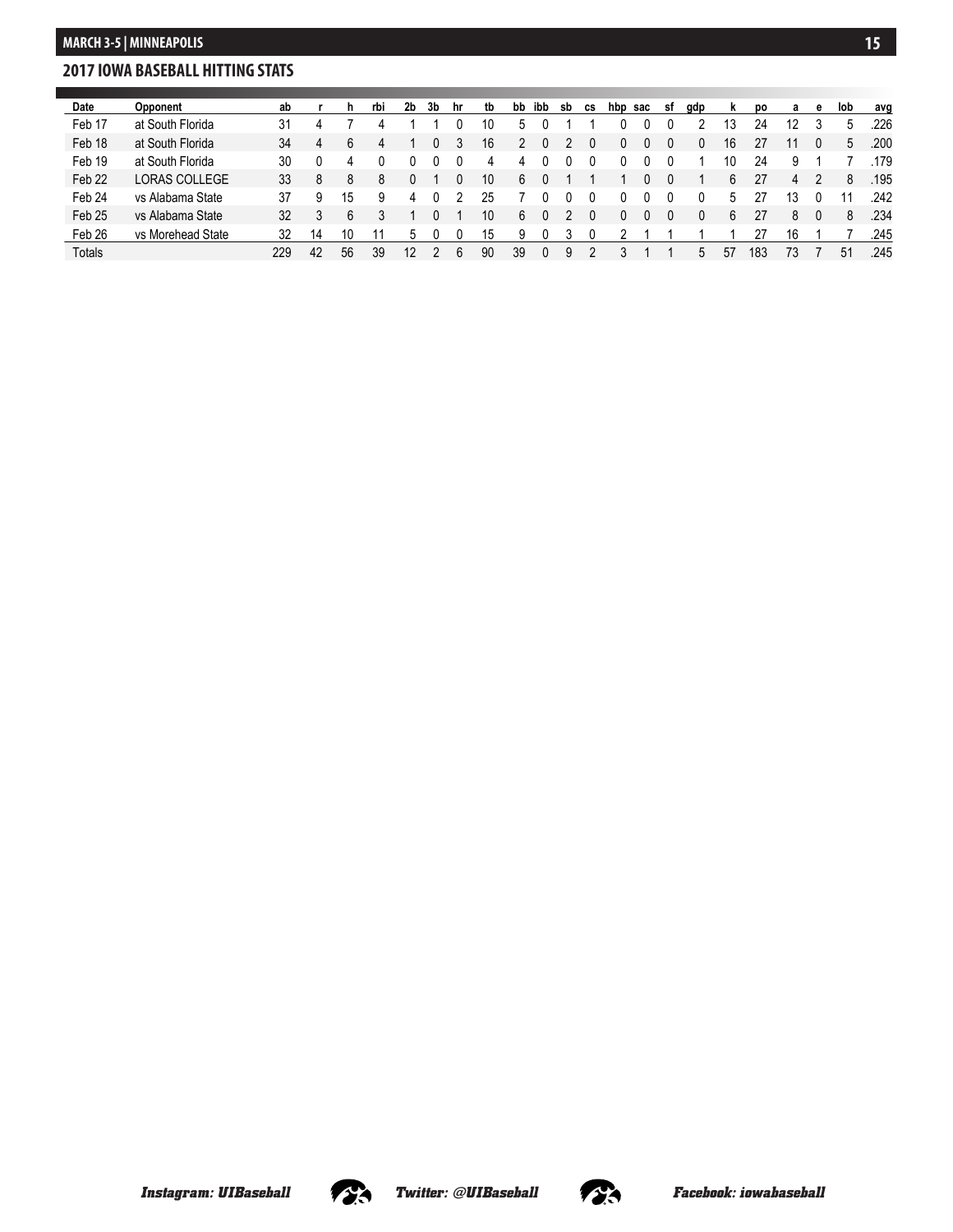### **2017 IOWA BASEBALL PITCHING SUMMARY**

| Date              | Opponent          |      |    |    | er | bb | SO. | 2b | 3b | hr | wp | bk | hbp | dp | ibb | score   | w-l     | <b>SV</b> | era  |
|-------------------|-------------------|------|----|----|----|----|-----|----|----|----|----|----|-----|----|-----|---------|---------|-----------|------|
| Feb 17            | at South Florida  | 8.0  |    |    | ٠h | 4  |     |    |    |    |    |    |     |    |     | $4-9$   | $0 - 1$ |           | 5.62 |
| Feb 18            | at South Florida  | 9.0  | 5  |    |    |    |     |    |    |    |    |    |     |    |     | $4-2$   | 1-1     | 0         | 3.71 |
| Feb 19            | at South Florida  | 8.0  | 10 |    |    |    |     |    |    |    |    |    |     |    |     | 0-6     | $1-2$   |           | 4.68 |
| Feb <sub>22</sub> | LORAS COLLEGE     | 9.0  |    |    |    | 5  | 15  |    |    |    |    |    |     |    |     | $8-1$   | $2 - 2$ | 0         | 3.71 |
| Feb 24            | vs Alabama State  | 9.0  | 8  |    |    |    |     |    |    |    |    |    |     |    |     | $9 - 2$ | $3-2$   |           | 3.35 |
| Feb <sub>25</sub> | vs Alabama State  | 9.0  | 8  |    | 4  | 4  |     |    |    |    |    |    |     |    |     | $3-4$   | $3 - 3$ | 0         | 3.46 |
| Feb 26            | vs Morehead State | 9.0  | 13 |    | 6  | 4  | 5   | 4  |    |    |    |    |     |    |     | 14-7    | $4 - 3$ | 0         | 3.84 |
| <b>Totals</b>     |                   | 61.0 | 58 | 31 | 26 | 27 | 57  | 10 | 3  |    |    |    | 5   | 9  |     | 42-31   | $4 - 3$ | 0         | 3.84 |

**Team Game-by-Game for IOWA (as of Mar 01, 2017)**



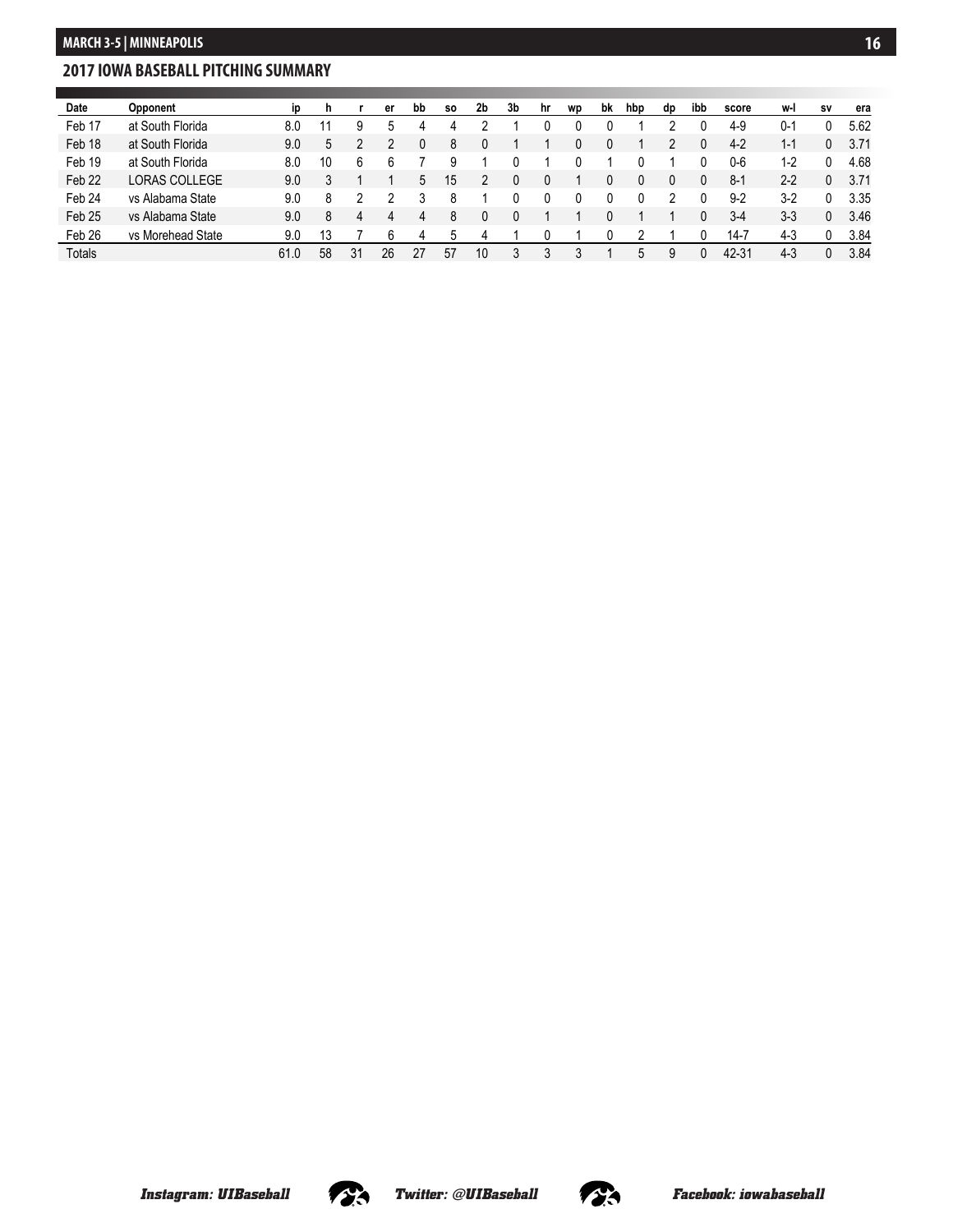### **2017 IOWA BASEBALL MISCELLANEOUS STATS**

| <b>Multiple Hit Games</b> |  | 4 | 5+ Total |
|---------------------------|--|---|----------|
| 44 Neustrom, Robert       |  |   |          |
| 1 McCoy, Mason            |  |   |          |
| 3 Hoeg, Matt              |  |   |          |
| 35 Adams, Jake            |  |   |          |
| 28 Whelan, Chris          |  |   |          |
| 5 Cropley, Tyler          |  |   |          |
| TFAM                      |  |   |          |

| <b>Hitting Streaks</b> | <b>Longest Current</b> |  |
|------------------------|------------------------|--|
| 44 Neustrom, Robert    |                        |  |
| 1 McCoy, Mason         | 4                      |  |
| 3 Hoeg, Matt           | 4                      |  |
| 35 Adams, Jake         | 3                      |  |
| 5 Cropley, Tyler       | 3                      |  |
| 28 Whelan, Chris       | 2                      |  |
| 20 Guzzo, Austin       | 2                      |  |
| 16 Fricke, Zach        | 1                      |  |
| 4 Boe, Mitchell        |                        |  |
| 7 Judkins, Grant       | 1                      |  |
| 8 Farley, Luke         |                        |  |
| 14 Woods, Corbin       | 1                      |  |
| 23 Crowl, Kyle         |                        |  |
| 9 Norman, Ben          |                        |  |

| <b>Multiple RBI Games</b> |  |  | 5+ Total |
|---------------------------|--|--|----------|
| 9 Norman, Ben             |  |  |          |
| 3 Hoeg, Matt              |  |  |          |
| 23 Crowl, Kyle            |  |  |          |
| 1 McCoy, Mason            |  |  |          |
| 28 Whelan, Chris          |  |  |          |
| 20 Guzzo, Austin          |  |  |          |
| 35 Adams, Jake            |  |  |          |
| TFAM                      |  |  |          |

**2017 Iowa Baseball**

**(All games)**

| <b>Reached Base Streaks</b> | <b>Longest Current</b> |   |
|-----------------------------|------------------------|---|
| 44 Neustrom, Robert         |                        |   |
| 35 Adams, Jake              | 6                      | 6 |
| 4 Boe, Mitchell             | 5                      | 5 |
| 5 Cropley, Tyler            | 5                      | 5 |
| 3 Hoeg, Matt                | 4                      | 4 |
| 20 Guzzo, Austin            | 4                      | 4 |
| 1 McCoy, Mason              | 4                      | 4 |
| 9 Norman, Ben               | 3                      | 3 |
| 8 Farley, Luke              | $\overline{2}$         |   |
| 28 Whelan, Chris            | 2                      | 1 |
| 6 Jenkins, Justin           | $\overline{2}$         |   |
| 16 Fricke, Zach             | 1                      |   |
| 7 Judkins, Grant            | 1                      |   |
| 23 Crowl, Kyle              |                        |   |
| 14 Woods, Corbin            |                        |   |



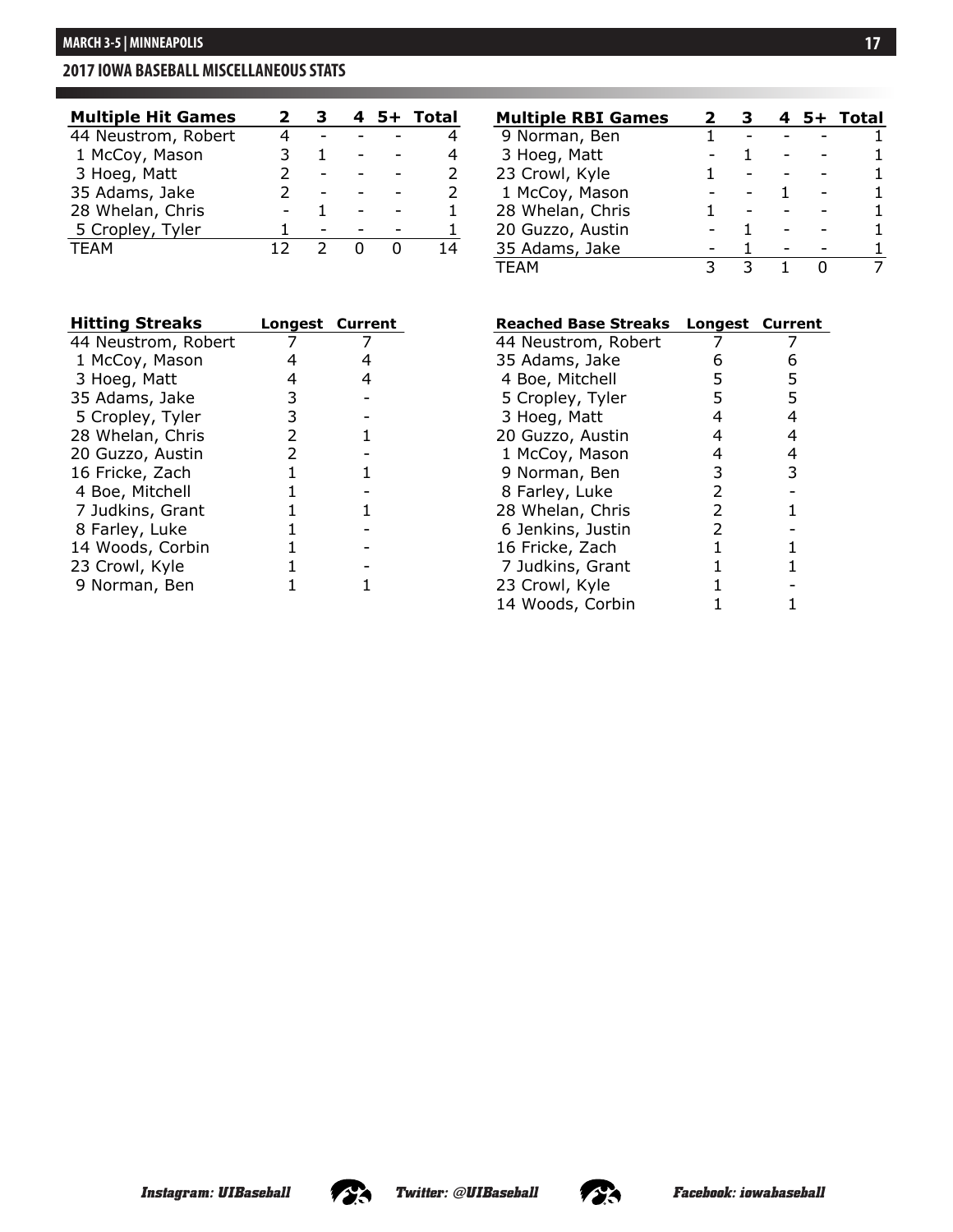### **THE LAST TIME...**

#### **Hitting Categories**:

#### **Pitching Categories:**

#### **Fielding Categories:**

#### **Scoring and Misc. Categories:**

\* Bolded items are from the 2016 season ^Tied school record